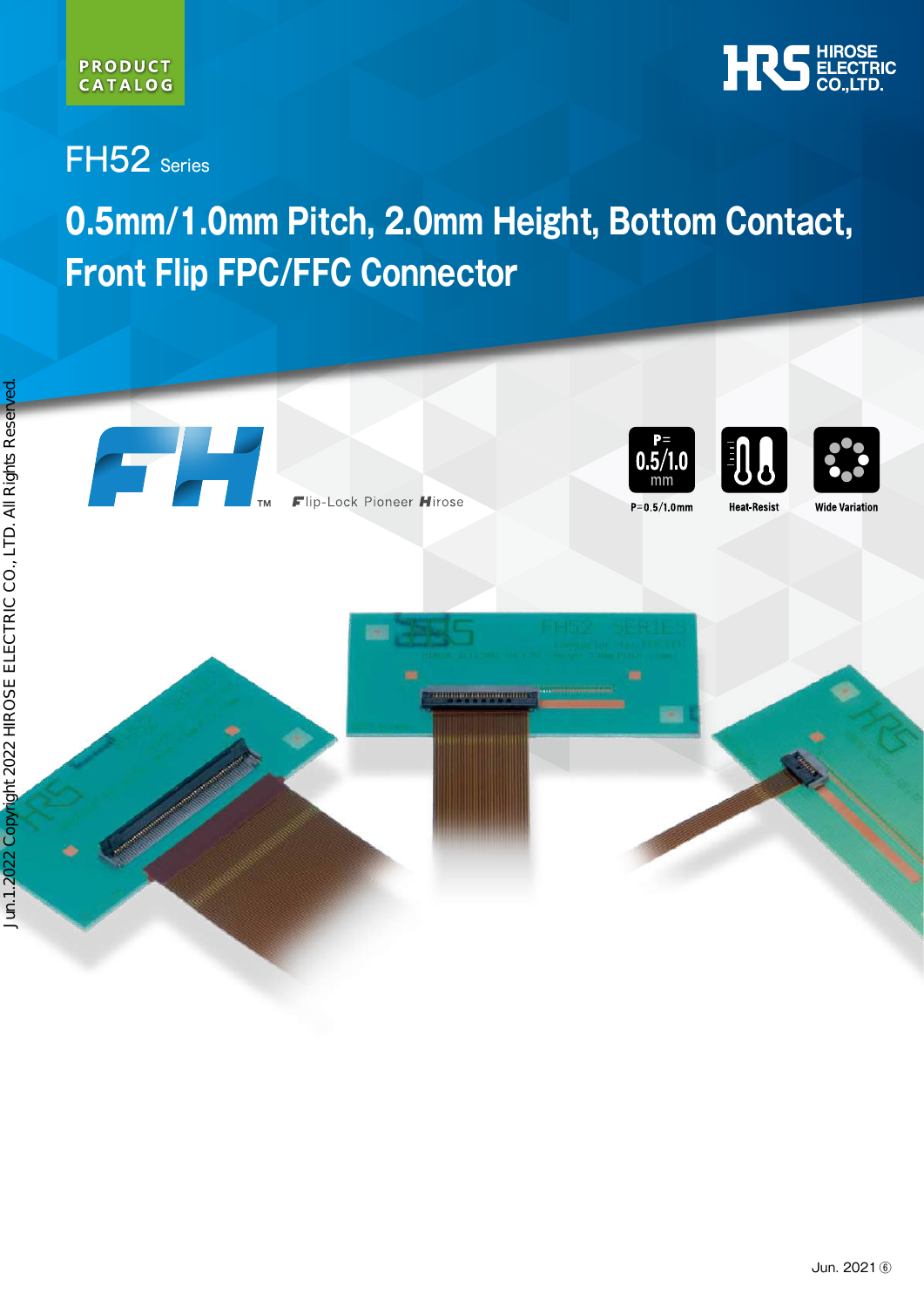## **Features**

### 1. Highly reliable connection and robust design

Higher connector body strength and FPC/FFC connection reliability are required even more than before as connectors continue to be produced with higher pin counts. Compared with existing products (HRS 0.5mm pitch standard connector FH12 Series horizontal mounting type), FH52 Series has higher connection reliability due to the FPC/FFC positioning mechanism and provides a secure connection that prevents unlocking due to



Secure Actuator Retention

### 2. Product variations that meet a variety of needs

- ・FH52E : Long solder tabs type
- Solder tabs extending from the connector body enable visual inspection of the soldering conditions.
- ・FH52K : Long solder tabs and 125℃ (Note) heat resistance type
- 125℃ heat resistant connector meets severe automotive requirements.
- ・FH52T : Long solder tabs and 2-point contact type

 The 2 independent spring design connects with the FPC/FFC at 2 points, preventing contact failure due to dust adhesion.

Note : The heat resistant when using FFC is 105℃. When the heat resistant temperature is less than 125℃ for FPC and 105℃ for FFC, the heat resistant temperature of the FPC/FFC is annlied.







2-Point Contact (FH52T)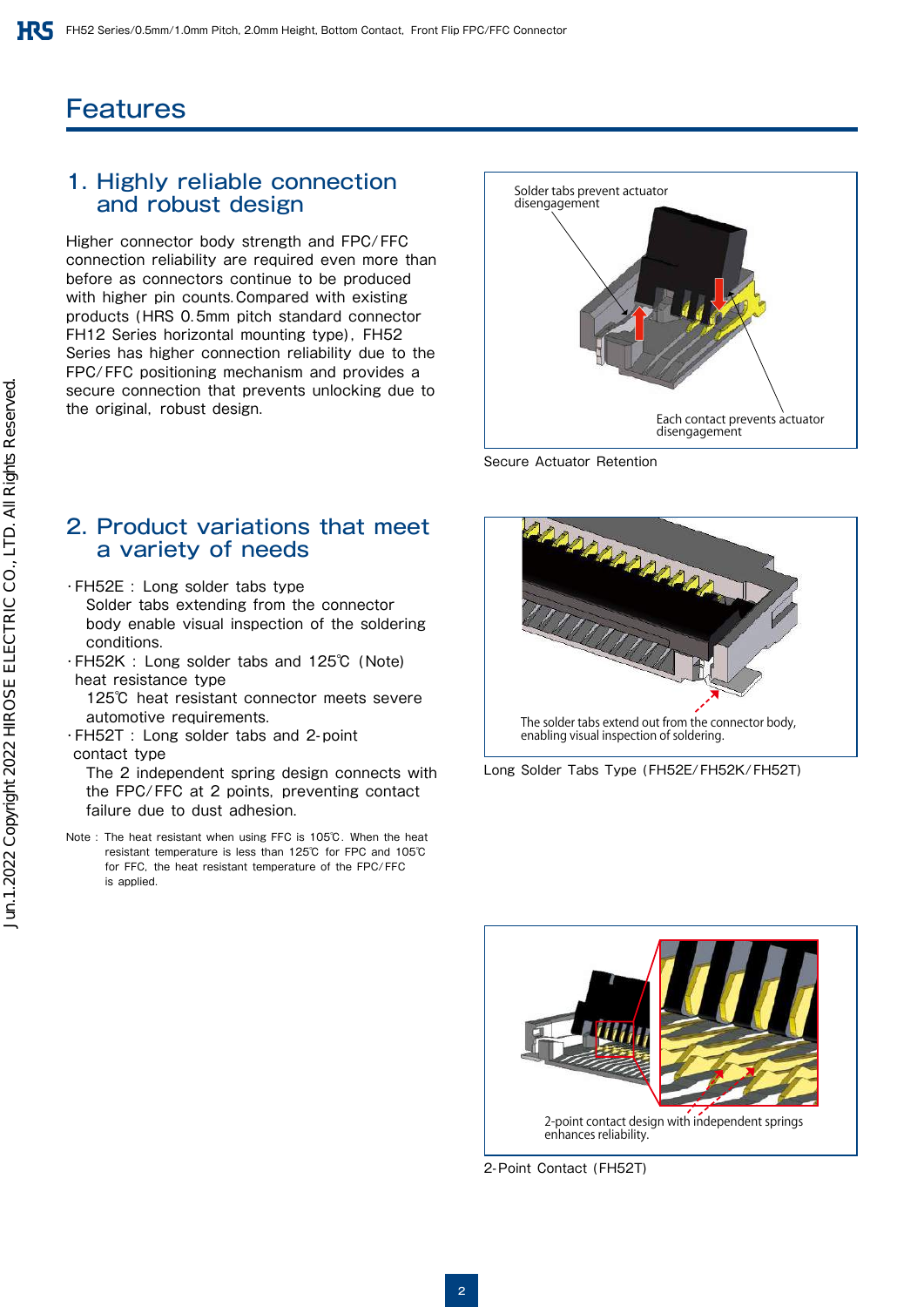### 3. Flip lock simplifies operations

The flip lock (one-touch rotation) design enables easier FPC/FFC connection operation with less force. The clear tactile click upon locking is enhanced compared to existing products (FH12 horizontal mounting type) for a secure connection.

### 4. High FPC/FFC retention force

Tabbed FPC/FFCs enhanced retention force in the horizontal direction.



Connection Utilizing FPC/FFC Position Alignment Design

### 5. Accepts standard 0.3mm thick FPC/FFC

Compatible 0.3mm thickness FPC/FFC, which are easy to manufacture and have superb insertion performance

### 6. No pattern prohibited area on the bottom of the connector (Overmolding design)

The bottom surface of the connector is fully enclosed to eliminate contact exposure, removing PCB pattern restrictions and enhancing board design flexibility.

### 7. Halogen-free

All materials and substances used to produce this product comply with Halogen-free standards. As defined in IEC 61249-2-21. Br : 900ppm or less, CI : 900ppm or less, Br+Cl : 1,500ppm or less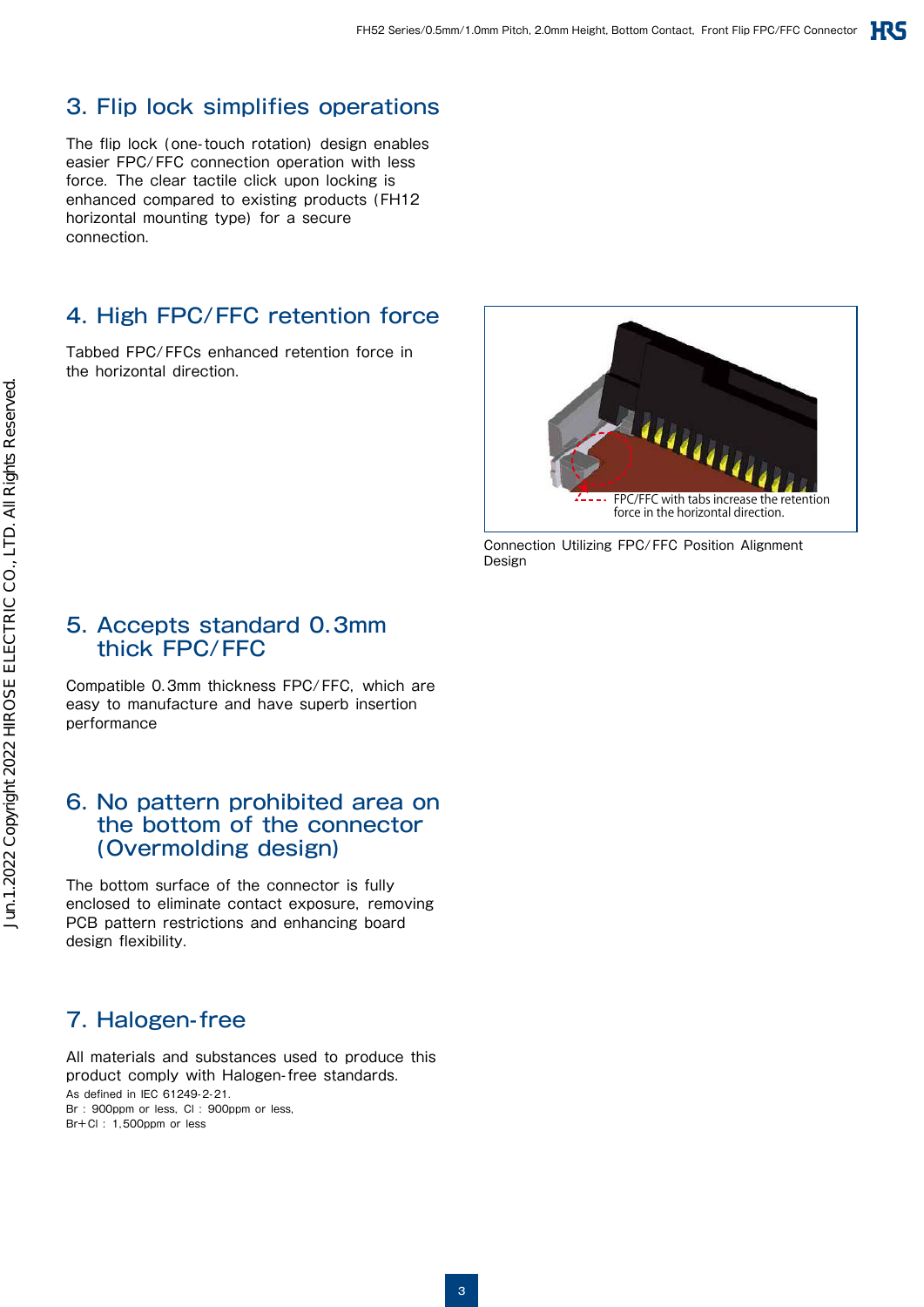### 8. Supports automatic pick & place mounting

Offered in tape and reel packaging that is compatible with automatic machine mounting. (3,000pcs per reel)

### 9. 500pcs per reel packing option available

The standard packaging is 3,000pcs per reel, but FH52 is also offered in 500pcs per reel. (The reel outer diameter is φ180mm for the 500pcs per reel option)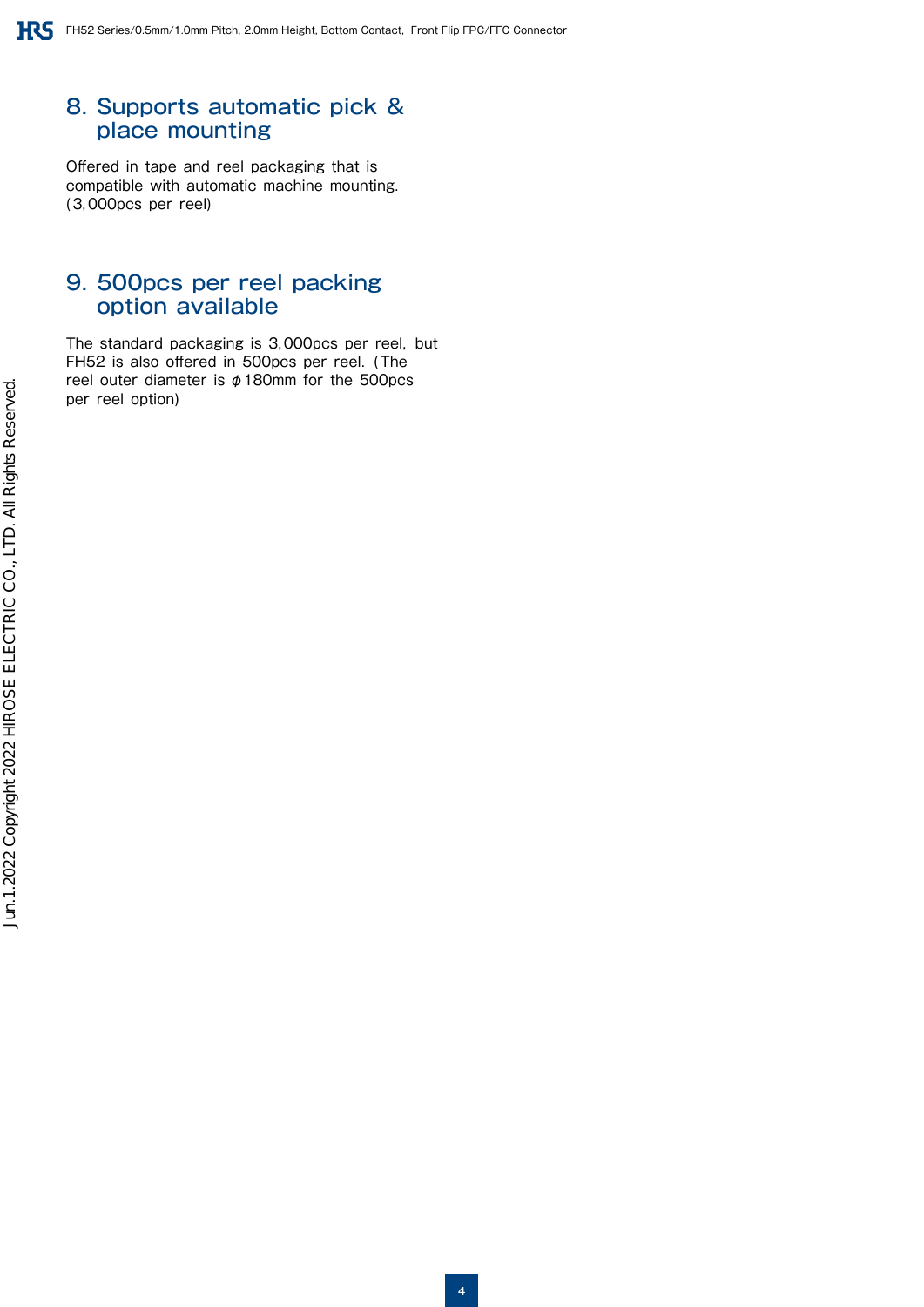### Product Specifications

| Rated Current (Note 1) | 0.5A   | Operating Temperature (Note 2) (Note 3) | $-40$ to $+105^\circ$ C       |
|------------------------|--------|-----------------------------------------|-------------------------------|
| Rated Voltage          | 50V AC | <b>Operating Humidity Range</b>         | RH 90% Max. (No Condensation) |
|                        |        | Storage Temperature Range (Note 4)      | $-10$ to $+50^{\circ}$ C      |
|                        |        | Storage Humidity Range (Note 4)         | RH 90% Max. (No Condensation) |

Adaptive FPC/FFC Contact Specifications Thickness : = 0.3 ± 0.05mm Gold Plated

| Items                                                   | <b>Specifications</b>                                                                                                                | Conditions                                                                                                                                                                                             |
|---------------------------------------------------------|--------------------------------------------------------------------------------------------------------------------------------------|--------------------------------------------------------------------------------------------------------------------------------------------------------------------------------------------------------|
| Insulation Resistance                                   | $500MQ$ Min.                                                                                                                         | 100V DC                                                                                                                                                                                                |
| <b>Withstanding Voltage</b>                             | No flashover or insulation breakdown                                                                                                 | 150Vms AC for 1 min.                                                                                                                                                                                   |
| Contact<br>Resistance                                   | $50m \Omega$ Max.<br>Includes FPC/FFC conductor resistance                                                                           | 1mA (DC or 1000Hz)                                                                                                                                                                                     |
| <b>Mating Durability</b><br>(Insertion /<br>Withdrawal) | Contact Resistance: $50m \Omega$ Max.<br>No damage, cracks, or parts dislocation                                                     | 20 cycles                                                                                                                                                                                              |
| Vibration                                               | No electrical discontinuity of 1 $\mu$ s or more<br>Contact Resistance: $50m \Omega$ Max.<br>No damage, cracks, or parts dislocation | Frequency: 10 to 55Hz, single amplitude of 0.75mm,<br>10 cycles in each of the 3 directions                                                                                                            |
| Shock                                                   | No electrical discontinuity of $1 \mu$ s or more<br>Contact Resistance: $50m \Omega$ Max.<br>No damage, cracks, or parts dislocation | Acceleration of $981 \text{m/s}^2$ , duration of 6 ms.<br>sine half-wave waveform, 3 cycles in each of the 3 axes                                                                                      |
| Humidity<br>(Steady State)                              | Contact Resistance: $50m \Omega$ Max.<br>Insulation Resistance: $50M \Omega$ Min.<br>No damage, cracks, or parts dislocation         | 96 hours at temperature of 40°C and humidity of 90% to 95%                                                                                                                                             |
| Temperature<br>Cycle                                    | Contact Resistance: $50m \Omega$ Max.<br>Insulation Resistance: $50M\Omega$ Min.<br>No damage, cracks, or parts dislocation          | Temperature: $-40 \rightarrow +15$ to $+35 \rightarrow +105$ (Note 3) $\rightarrow +15$<br>to $+35^\circ$ C<br>Time: $30 \rightarrow 2$ to $3 \rightarrow 30 \rightarrow 2$ to 3 (Minutes)<br>5 cycles |
| Resistance to<br><b>Soldering Heat</b>                  | No deformation of components affecting<br>performance                                                                                | Reflow: Peak temperature 250°C Max<br>230℃ or more. 60 seconds or less<br>Manual soldering: $350 \pm 10^{\circ}$ for 5 seconds                                                                         |

Note 1 : When passing the current through all of the contacts, use 70% of the current rating.

Note 2 : Includes temperature rise caused by current flow.

Note 3 : FH52K withstands up to 125℃ . The heat resistant when using FFC is 105℃ . When the heat resistant temperature is less than 125℃ for

FPC and 105°C for FFC, the heat resistant temperature of the FPC/FFC is applied.<br>Note 4 : The term "storage" refers to products stored for long period of time prior to mounting and use. Operating Temperature Range and<br>Humi

### Materials / Finish

| Part        | <b>Materials</b> | Color/Finish          | Remarks                  |  |
|-------------|------------------|-----------------------|--------------------------|--|
|             | <b>LCP</b>       | Grey                  | <b>UL94V-0</b>           |  |
| Insulator   |                  | <b>Black</b>          |                          |  |
| Contacts    | Copper Alloy     | Partially Gold Plated |                          |  |
| Solder Tabs | Brass            | Tin Plated            | $\overline{\phantom{a}}$ |  |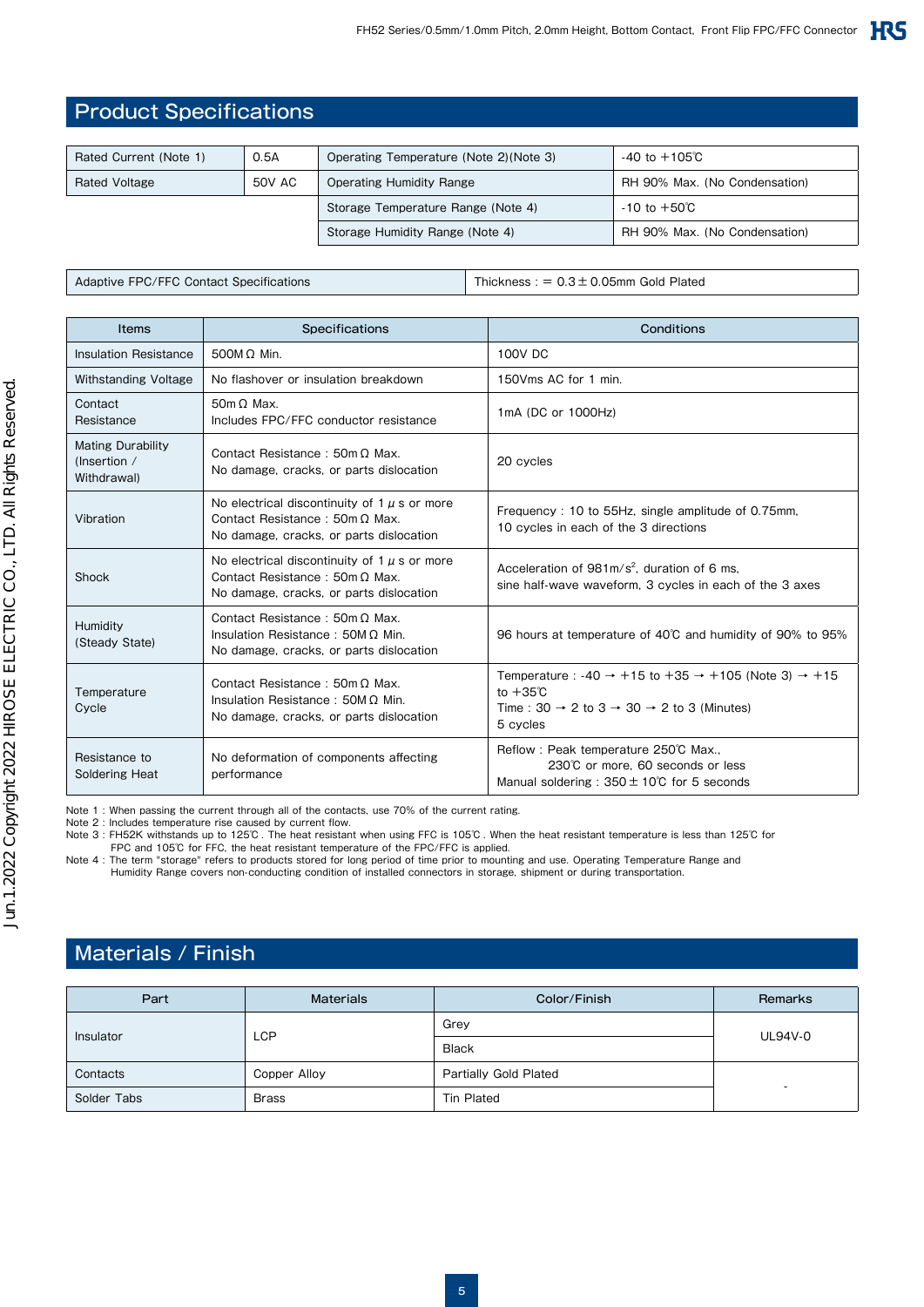### Product Number Structure

Refer to the chart below when determining the product specifications from the product number. Please select from the product numbers listed in this catalog when placing orders.

### **FH52 E - 50 (25) S B - 0.5 SH (##)** ❶ ❷ ❸ ❹ ❺ ❻ ❼ ❽ ❾

| Series Name                        | <b>FH52</b>                           | Contact<br>6              | Single (pole piece array)                            |
|------------------------------------|---------------------------------------|---------------------------|------------------------------------------------------|
|                                    |                                       | Arrangement               |                                                      |
| Connector Type<br>$\boldsymbol{Q}$ | Blank: Standard Type                  | Alternating<br>6          | No Symbol: Standard Type                             |
|                                    | E: Long Solder Tabs Type              | <b>Direction</b>          | (All Contacts Loaded)                                |
|                                    | K: Long Solder Tabs, 125°C Heat       |                           | A: Alternating Contact Type                          |
|                                    | <b>Resistant Type</b>                 |                           | (Alternating on the Polarity Side)                   |
|                                    | T: Long Solder Tabs, 2-Point          |                           | B: Alternating Contact Type                          |
|                                    | Contact Type                          |                           | (Alternating on Opposite the Polarity Side)          |
|                                    |                                       | <b>Contact Pitch</b>      | 0.5mm, 1mm                                           |
| No. of Pos.                        | Standard Type: No. of Pos.            | 8                         | Termination Type   SH : SMT Horizontal Mounting Type |
|                                    | Alternating Contact Type: Mold Size   |                           |                                                      |
| No. of Pos.<br>$\bullet$           | Standard Type: No Symbol              | Specification<br><b>Q</b> | (00): Standard, Partially Gold Plated,               |
|                                    | Alternating Contact Type: No. of Pos. |                           | 3,000pcs per reel                                    |
|                                    |                                       |                           | (99): Partially Gold Plated, 500pcs per reel         |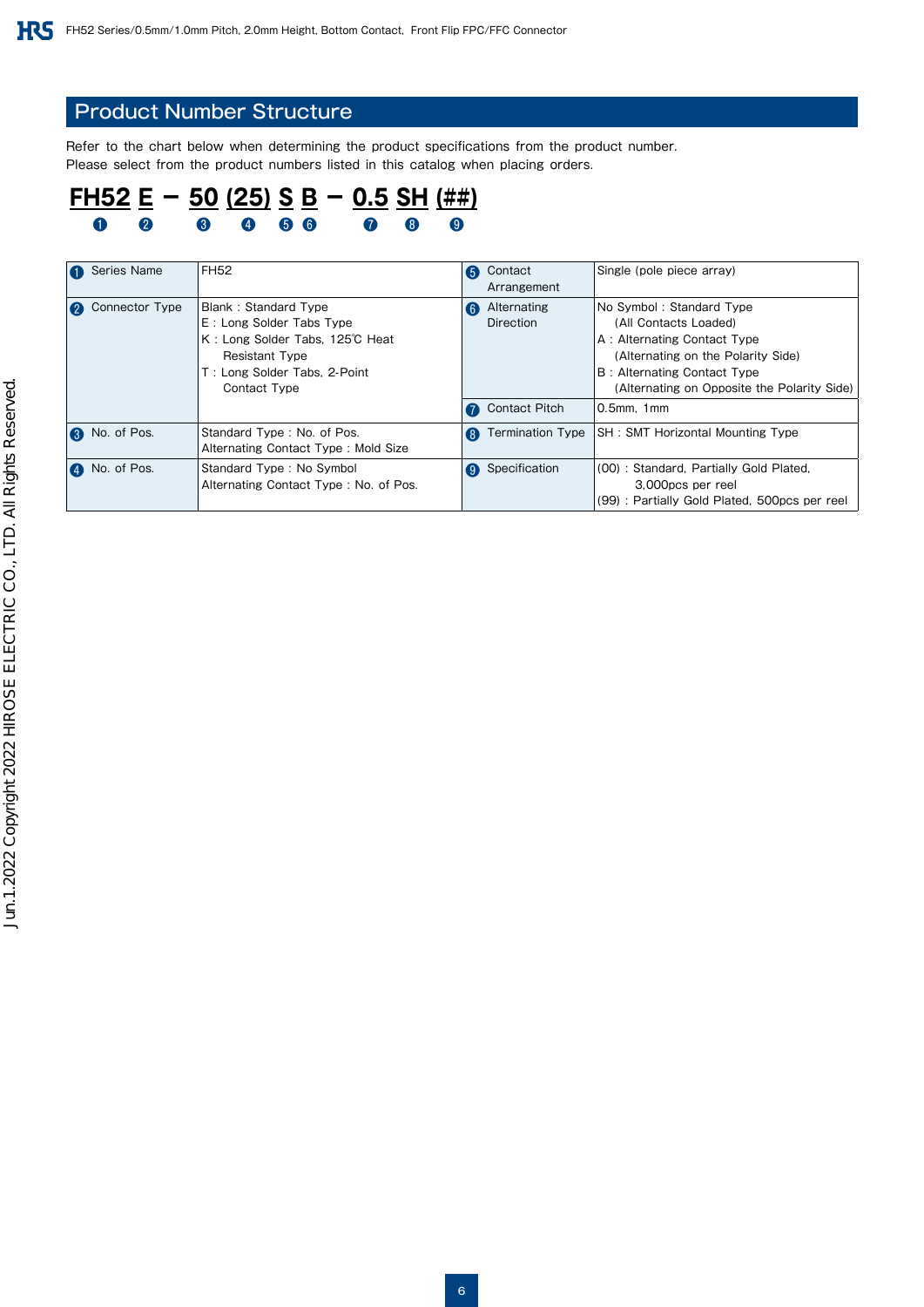### Connector Dimensional Drawing

### ■FH52 (Standard Type) 0.5mm Pitch Product



- Note 4 : Sink mark reliefs may be added due to improvements.
- Note 5 : Sight variations in color of the plastic compounds do not affect form, fit or function. After reflow, the contact plating may change color, however this does not represent a
- quality issue. Note 6 : The actuator design of the 60pos. type are shown in the figure.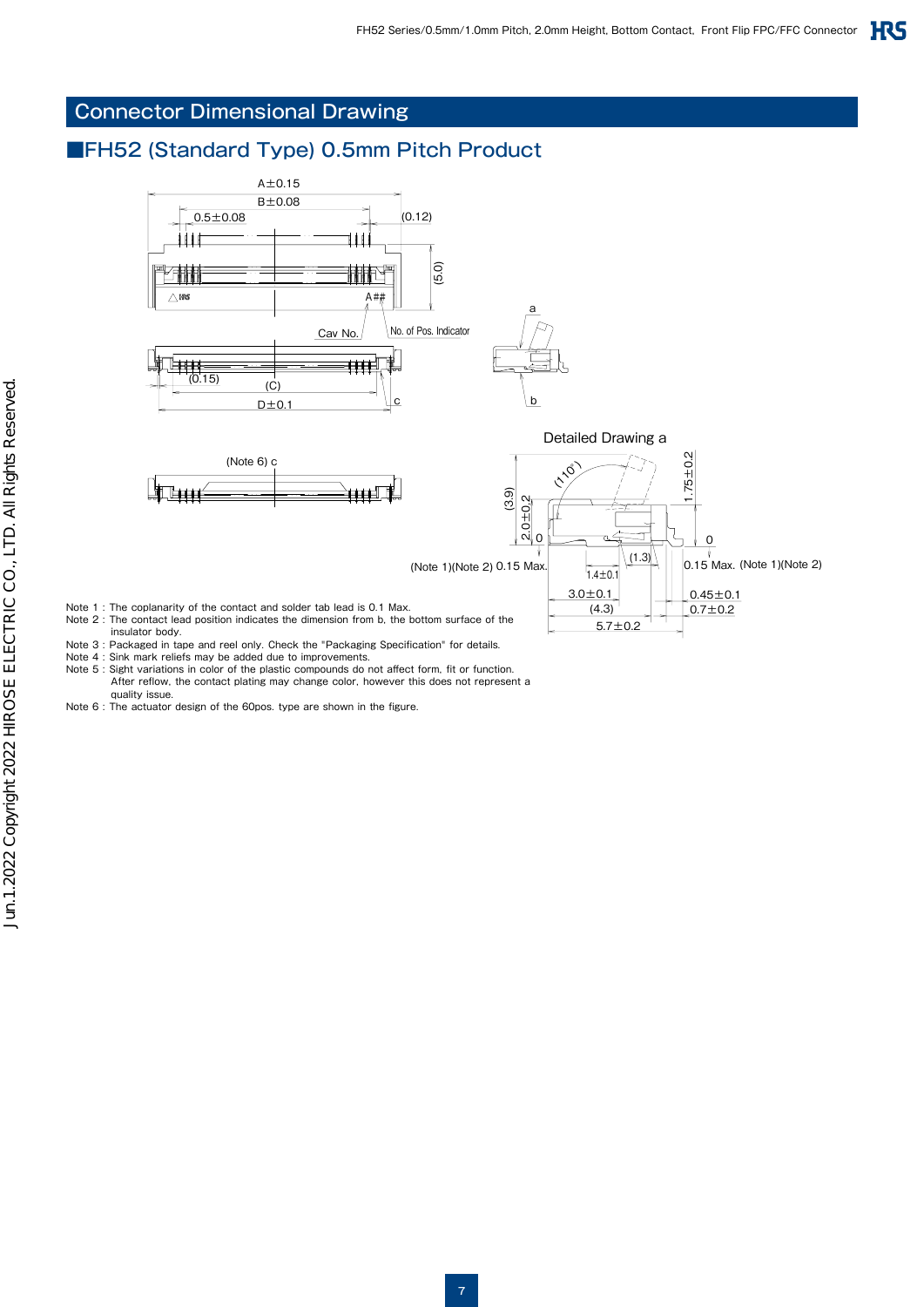|                    |                  |             |      |      |             |      |                                                 | Unit: mm         |
|--------------------|------------------|-------------|------|------|-------------|------|-------------------------------------------------|------------------|
| Part No.           | HRS No.          | No. of Pos. | A    | B    | $\mathbf C$ | D    | Purchase Unit Purchase Unit<br>$(\# \#) : (OO)$ | $(\# \#)$ : (99) |
| FH52-6S-0.5SH(##)  | CL0580-3304-0-## | 6           | 7.3  | 2.5  | 3.57        | 5.7  |                                                 |                  |
| FH52-8S-0.5SH(##)  | CL0580-3305-3-## | 8           | 8.3  | 3.5  | 4.57        | 6.7  |                                                 |                  |
| FH52-10S-0.5SH(##) | CL0580-3306-6-## | 10          | 9.3  | 4.5  | 5.57        | 7.7  |                                                 |                  |
| FH52-11S-0.5SH(##) | CL0580-3320-7-## | 11          | 9.8  | 5.0  | 6.07        | 8.2  |                                                 |                  |
| FH52-12S-0.5SH(##) | CL0580-3307-9-## | 12          | 10.3 | 5.5  | 6.57        | 8.7  |                                                 |                  |
| FH52-15S-0.5SH(##) | CL0580-3302-5-## | 15          | 11.8 | 7.0  | 8.07        | 10.2 |                                                 |                  |
| FH52-18S-0.5SH(##) | CL0580-3321-0-## | 18          | 13.3 | 8.5  | 9.57        | 11.7 |                                                 | 500pcs per reel  |
| FH52-20S-0.5SH(##) | CL0580-3309-4-## | 20          | 14.3 | 9.5  | 10.57       | 12.7 |                                                 |                  |
| FH52-22S-0.5SH(##) | CL0580-3317-2-## | 22          | 15.3 | 10.5 | 11.57       | 13.7 |                                                 |                  |
| FH52-24S-0.5SH(##) | CL0580-3318-5-## | 24          | 16.3 | 11.5 | 12.57       | 14.7 |                                                 |                  |
| FH52-25S-0.5SH(##) | CL0580-3316-0-## | 25          | 16.8 | 12.0 | 13.07       | 15.2 | 3,000pcs per reel                               |                  |
| FH52-26S-0.5SH(##) | CL0580-3319-8-## | 26          | 17.3 | 12.5 | 13.57       | 15.7 |                                                 |                  |
| FH52-28S-0.5SH(##) | CL0580-3324-8-## | 28          | 18.3 | 13.5 | 14.57       | 16.7 |                                                 |                  |
| FH52-30S-0.5SH(##) | CL0580-3310-3-## | 30          | 19.3 | 14.5 | 15.57       | 17.7 |                                                 |                  |
| FH52-32S-0.5SH(##) | CL0580-3325-0-## | 32          | 20.3 | 15.5 | 16.57       | 18.7 |                                                 |                  |
| FH52-40S-0.5SH(##) | CL0580-3300-0-## | 40          | 24.3 | 19.5 | 20.57       | 22.7 |                                                 |                  |
| FH52-42S-0.5SH(##) | CL0580-3329-1-## | 42          | 25.3 | 20.5 | 21.57       | 23.7 |                                                 |                  |
| FH52-45S-0.5SH(##) | CL0580-3311-6-## | 45          | 26.8 | 22.0 | 23.07       | 25.2 |                                                 |                  |
| FH52-50S-0.5SH(##) | CL0580-3303-8-## | 50          | 29.3 | 24.5 | 25.57       | 27.7 |                                                 |                  |
| FH52-60S-0.5SH(##) | CL0580-3301-2-## | 60          | 34.3 | 29.5 | 30.57       | 32.7 |                                                 |                  |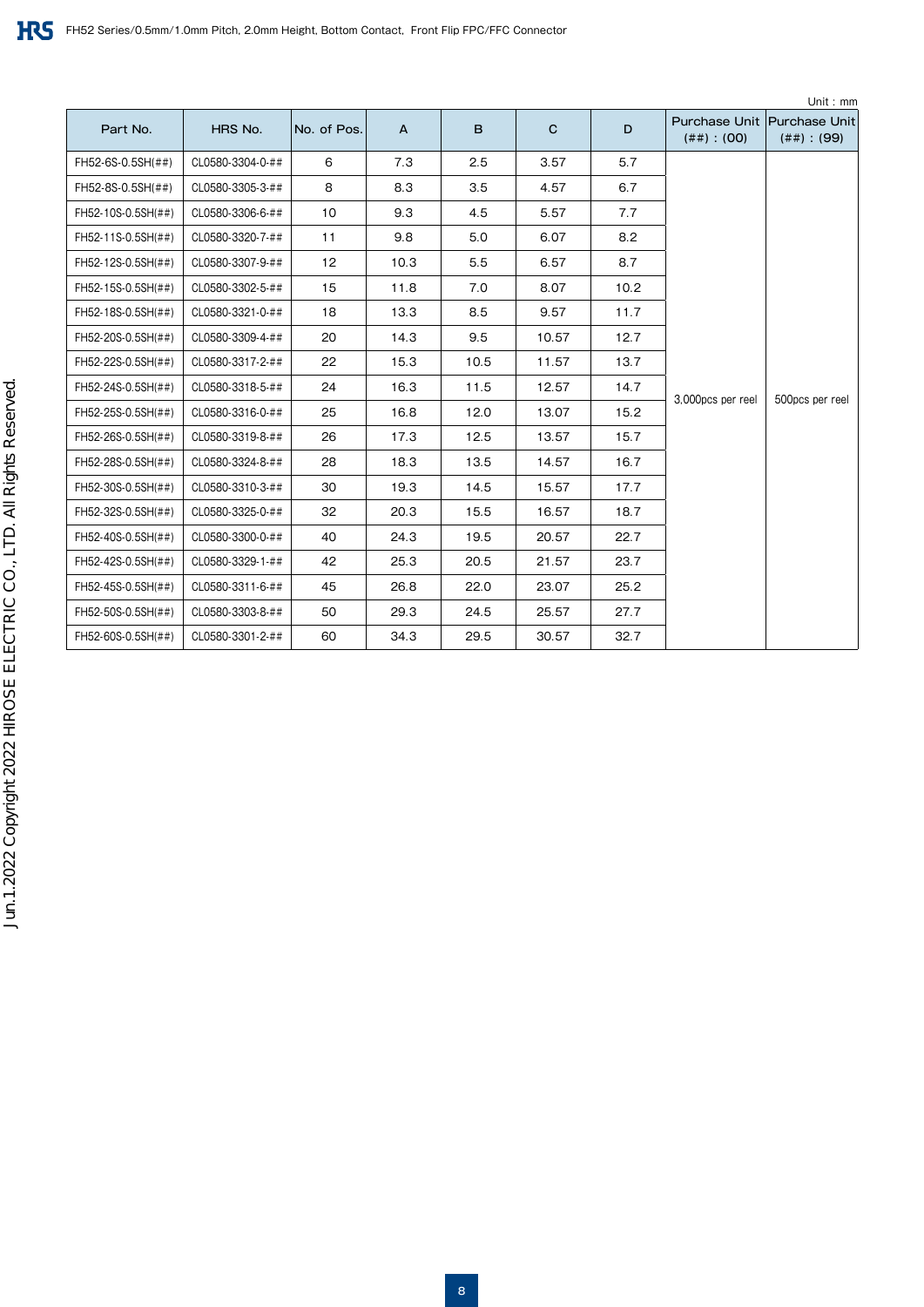### ■FH52 (Standard Type) 1.0mm Pitch Product



- Note 1 : The coplanarity of the contact and solder tab lead is 0.1 Max.
- Note 2 : The contact lead position indicates the dimension from b, the bottom surface of the insulator body.
- Note 3 : Packaged in tape and reel only. Check the "Packaging Specification" for details.<br>Note 4 : Sink mark reliefs may be added due to improvements.<br>Note 5 : Sight variations in color of the plastic compounds do not affe
- 
- After reflow, the contact plating may change color, however this does not represent a quality issue.
- Note 6 : The actuator design of the 30pos. type are shown in the figure.

|                                 |                  |                |      |     |              |      |     |     |                                             | Unit: mm                             |
|---------------------------------|------------------|----------------|------|-----|--------------|------|-----|-----|---------------------------------------------|--------------------------------------|
| Part No.                        | HRS No.          | No. of<br>Pos. | A    | B   | $\mathbf{C}$ | D    | Q   | R.  | Purchase<br><b>Unit</b><br>$(\# \#) : (00)$ | Purchase<br>Unit<br>$(\# \#) : (99)$ |
| FH52-10(4)SA-1SH(##)            | CL0580-3330-0-## | $\overline{4}$ | 9.3  | 3   | 5.57         | 7.7  | 2.9 | 3.4 |                                             |                                      |
| FH52-5S-1SH(00)<br>(Note)       | CL0580-3336-7-00 | 5              | 9.8  | 4.0 | 6.07         | 8.2  | 2.9 | 2.9 |                                             |                                      |
| FH52-12S-1SH(##)                | CL0580-3323-5-## | 12             | 16.8 | 11  | 13.07        | 15.2 | 2.9 | 2.9 | 3,000pcs<br>per reel                        | 500pcs<br>per reel                   |
| FH52-32(16)SB-1SH(00)<br>(Note) | CL0580-3338-2-00 | 16             | 20.3 | 15  | 16.57        | 18.7 | 2.4 | 2.9 |                                             |                                      |
| FH52-60(30)SB-1SH(##)           | CL0580-3315-7-## | 30             | 34.3 | 29  | 30.57        | 32.7 | 2.4 | 2.9 |                                             |                                      |

Note : The (99) specification is only available for 4, 12 and 30pos.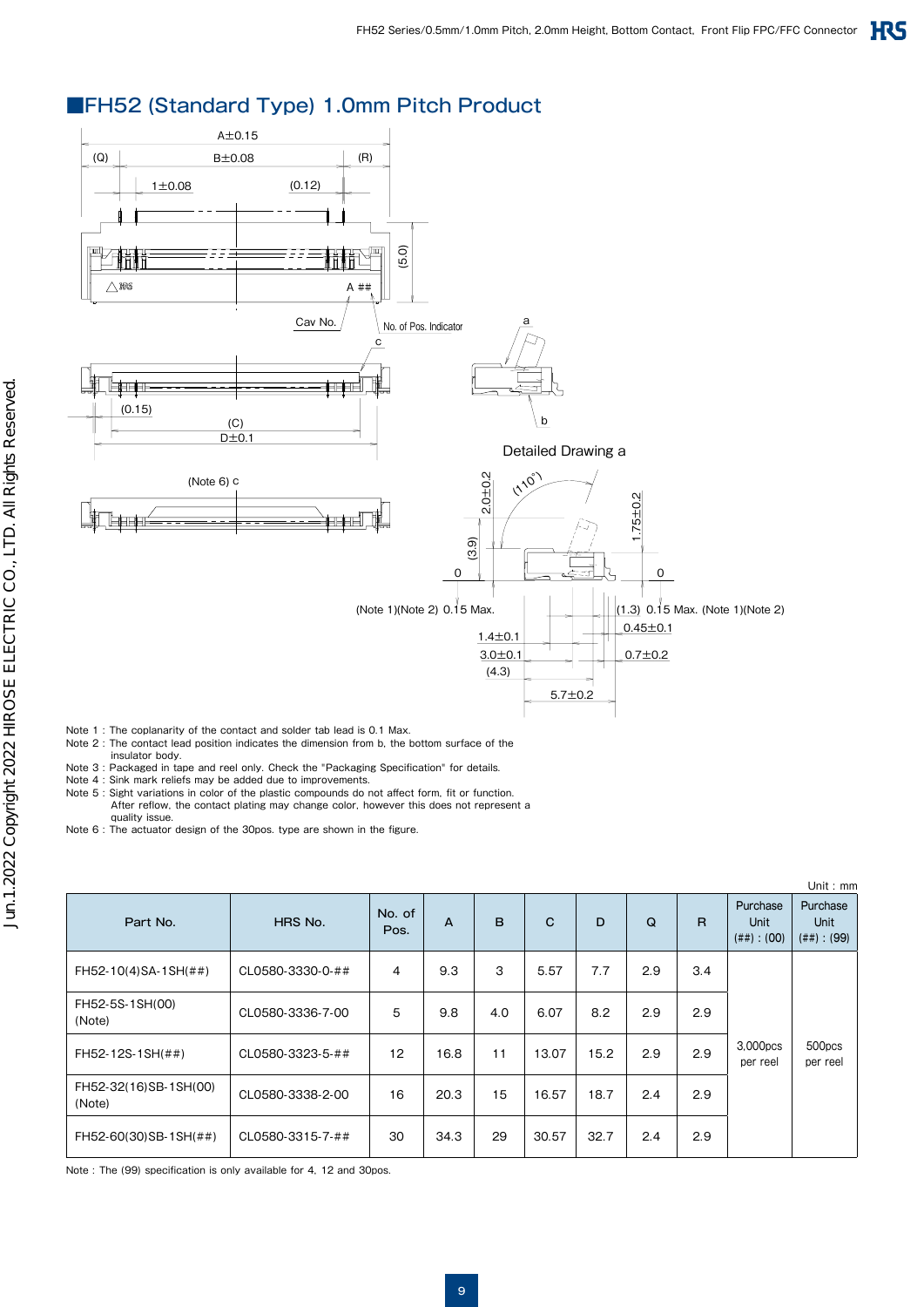### ■FH52E (Long Solder Tabs Type) 0.5mm Pitch Product



Note 1 : The coplanarity of the contact and solder tab lead is 0.1 Max.

Note 2 : The contact lead position indicates the dimension from b, the bottom surface of the insulator body.

Note 3 : Packaged in tape and reel only. Check the "Packaging Specification" for details. Note 4 : Sink mark reliefs may be added due to improvements

Note 5 : Sight variations in color of the plastic compounds do not affect form, fit or function. After reflow, the contact plating may change color, however this does not represent a quality issue.

Note 6 : The actuator design of the 60pos. type are shown in the figure.

|                            |                  |                |                |      |             |       |      |                                             | Unit: $mm$                           |
|----------------------------|------------------|----------------|----------------|------|-------------|-------|------|---------------------------------------------|--------------------------------------|
| Part No.                   | HRS No.          | No. of<br>Pos. | $\overline{A}$ | B.   | $\mathbf C$ | D     | E.   | Purchase<br><b>Unit</b><br>$(\# \#) : (00)$ | Purchase<br>Unit<br>$(\# \#)$ : (99) |
| FH52E-6S-0.5SH(##)         | CL0580-3365-0-## | 6              | 7.3            | 2.5  | 3.57        | 5.55  | 8.1  |                                             |                                      |
| FH52E-8S-0.5SH(##)         | CL0580-3349-0-## | 8              | 8.3            | 3.5  | 4.57        | 6.55  | 9.1  |                                             |                                      |
| FH52E-10S-0.5SH(##)        | CL0580-3346-0-## | 10             | 9.3            | 4.5  | 5.57        | 7.55  | 10.1 |                                             |                                      |
| FH52E-15S-0.5SH(##)        | CL0580-3337-0-## | 15             | 11.8           | 7.0  | 8.07        | 10.05 | 12.6 |                                             |                                      |
| FH52E-18S-0.5SH(##)        | CL0580-3331-3-## | 18             | 13.3           | 8.5  | 9.57        | 11.55 | 14.1 |                                             |                                      |
| FH52E-20S-0.5SH(##)        | CL0580-3357-0-## | 20             | 14.3           | 9.5  | 10.57       | 12.55 | 15.1 |                                             |                                      |
| FH52E-22S-0.5SH(##)        | CL0580-3343-2-## | 22             | 15.3           | 10.5 | 11.57       | 13.55 | 16.1 |                                             | 500pcs                               |
| FH52E-24S-0.5SH(##)        | CL0580-3340-4-## | 24             | 16.3           | 11.5 | 12.57       | 14.55 | 17.1 | 3,000pcs                                    |                                      |
| FH52E-26S-0.5SH(00) (Note) | CL0580-3366-0-00 | 26             | 17.3           | 12.5 | 13.57       | 15.55 | 18.1 | per reel                                    | per reel                             |
| FH52E-30S-0.5SH(##)        | CL0580-3347-3-## | 30             | 19.3           | 14.5 | 15.57       | 17.55 | 20.1 |                                             |                                      |
| FH52E-40S-0.5SH(##)        | CL0580-3334-1-## | 40             | 24.3           | 19.5 | 20.57       | 22.55 | 25.1 |                                             |                                      |
| FH52E-45S-0.5SH(##)        | CL0580-3368-0-## | 45             | 26.8           | 22.0 | 23.07       | 25.05 | 27.6 |                                             |                                      |
| FH52E-50S-0.5SH(##)        | CL0580-3335-4-## | 50             | 29.3           | 24.5 | 25.57       | 27.55 | 30.1 |                                             |                                      |
| FH52E-60S-0.5SH(##)        | CL0580-3339-5-## | 60             | 34.3           | 29.5 | 30.57       | 32.55 | 35.1 |                                             |                                      |
| FH52E-64S-0.5SH(##)        | CL0580-3333-9-## | 64             | 36.3           | 31.5 | 32.57       | 34.55 | 37.1 |                                             |                                      |
| FH52E-68S-0.5SH(##)        | CL0580-3332-6-## | 68             | 38.3           | 33.5 | 34.57       | 36.55 | 39.1 |                                             |                                      |

Note : The (99) specification is available for all positions except 26pos.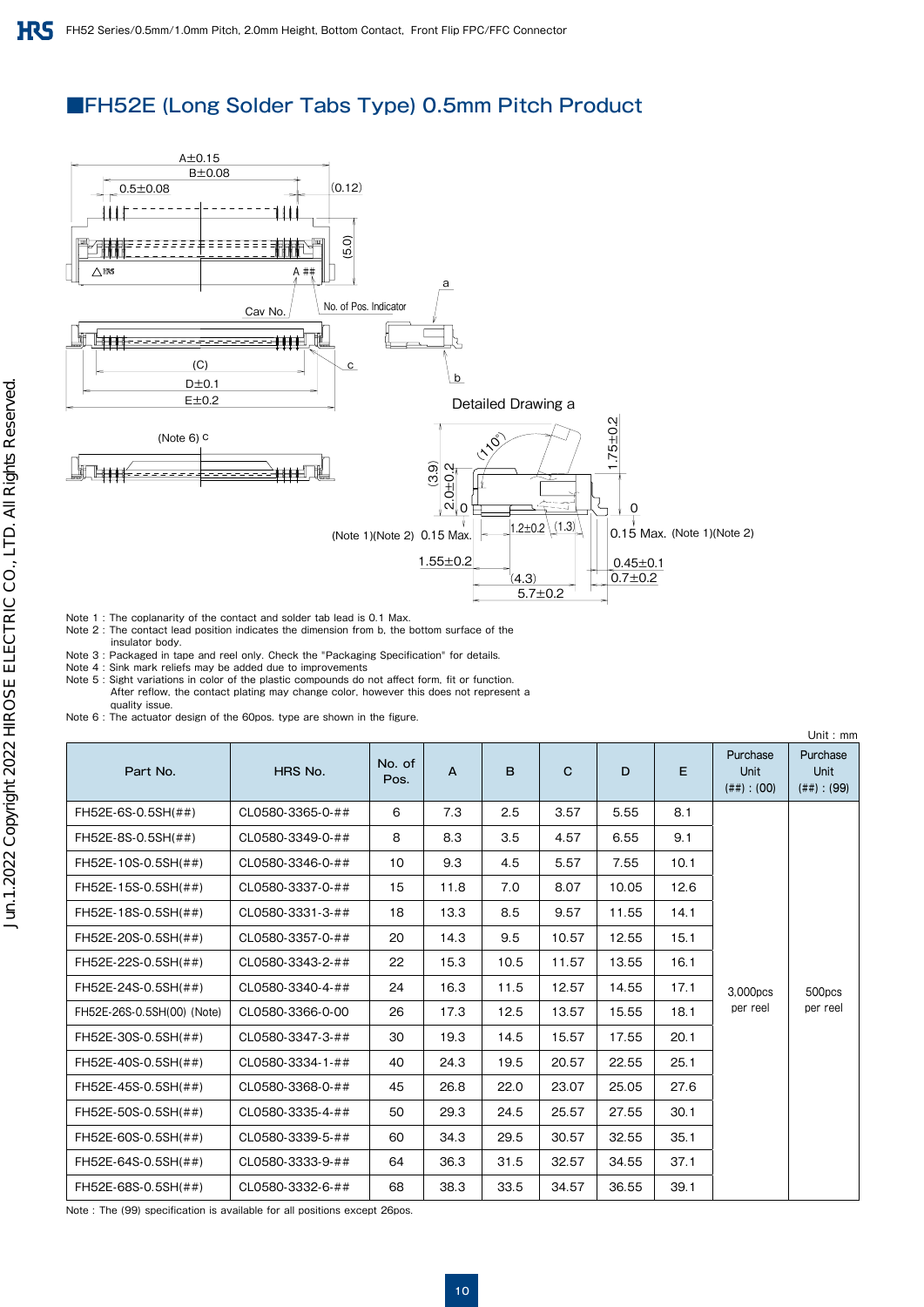### ■FH52E (Long Solder Tabs Type) 1.0mm Pitch Product



Note 1 : The coplanarity of the contact and solder tab lead is 0.1 Max.

- Note 2 : The contact lead position indicates the dimension from b, the bottom surface of the insulator body.
- Note 3 : Packaged in tape and reel only. Check the "Packaging Specification" for details.
- Note 4 : Sink mark reliefs may be added due to improvements
- Note 5 : Sight variations in color of the plastic compounds do not affect form, fit or function. After reflow, the contact plating may change color, however this does not represent a quality issue.

Note 6 : The actuator design of the 30pos. type are shown in the figure.

| moto o . Tho actuator accisi or the oopos. type are shown in the histre.<br>Unit: mm |                  |                |                |      |             |       |      |     |     |                                      |                                      |
|--------------------------------------------------------------------------------------|------------------|----------------|----------------|------|-------------|-------|------|-----|-----|--------------------------------------|--------------------------------------|
| Part No.                                                                             | HRS No.          | No. of<br>Pos. | $\overline{A}$ | B.   | $\mathbf C$ | D     | E    | Q   | R.  | Purchase<br>Unit<br>$(\# \#) : (00)$ | Purchase<br>Unit<br>$(\# \#) : (99)$ |
| FH52E-8(4)SB-1SH(##)                                                                 | CL0580-3351-0-## | $\overline{4}$ | 8.3            | 3.0  | 4.57        | 6.55  | 9.1  | 2.4 | 2.9 |                                      |                                      |
| FH52E-20(10)SA-1SH(##)                                                               | CL0580-3352-0-## | 10             | 14.3           | 9.0  | 10.57       | 12.55 | 15.1 | 2.9 | 2.4 |                                      |                                      |
| FH52E-20(10)SB-1SH(##)                                                               | CL0580-3353-0-## | 10             | 14.3           | 9.0  | 10.57       | 12.55 | 15.1 | 2.4 | 2.9 | 3,000pcs                             | 500pcs                               |
| FH52E-50(25)SA-1SH(##)                                                               | CL0580-3354-0-## | 25             | 29.3           | 24.0 | 25.57       | 27.55 | 30.1 | 2.9 | 2.4 | per reel                             | per reel                             |
| FH52E-50(25)SB-1SH(##)                                                               | CL0580-3355-0-## | 25             | 29.3           | 24.0 | 25.57       | 27.55 | 30.1 | 2.4 | 2.9 |                                      |                                      |
| FH52E-60(30)SB-1SH(00)<br>(Note)                                                     | CL0580-3358-0-00 | 30             | 34.3           | 29.0 | 30.57       | 32.55 | 35.1 | 2.4 | 2.9 |                                      |                                      |

Note : The (99) specification is available for all positions except 30pos.

Jun.1.2022 Copyright 2022 HIROSE ELECTRIC CO., LTD. All Rights Reserved.

Jun.1.2022 Copyright 2022 HIROSE ELECTRIC CO., LTD. All Rights Reserved.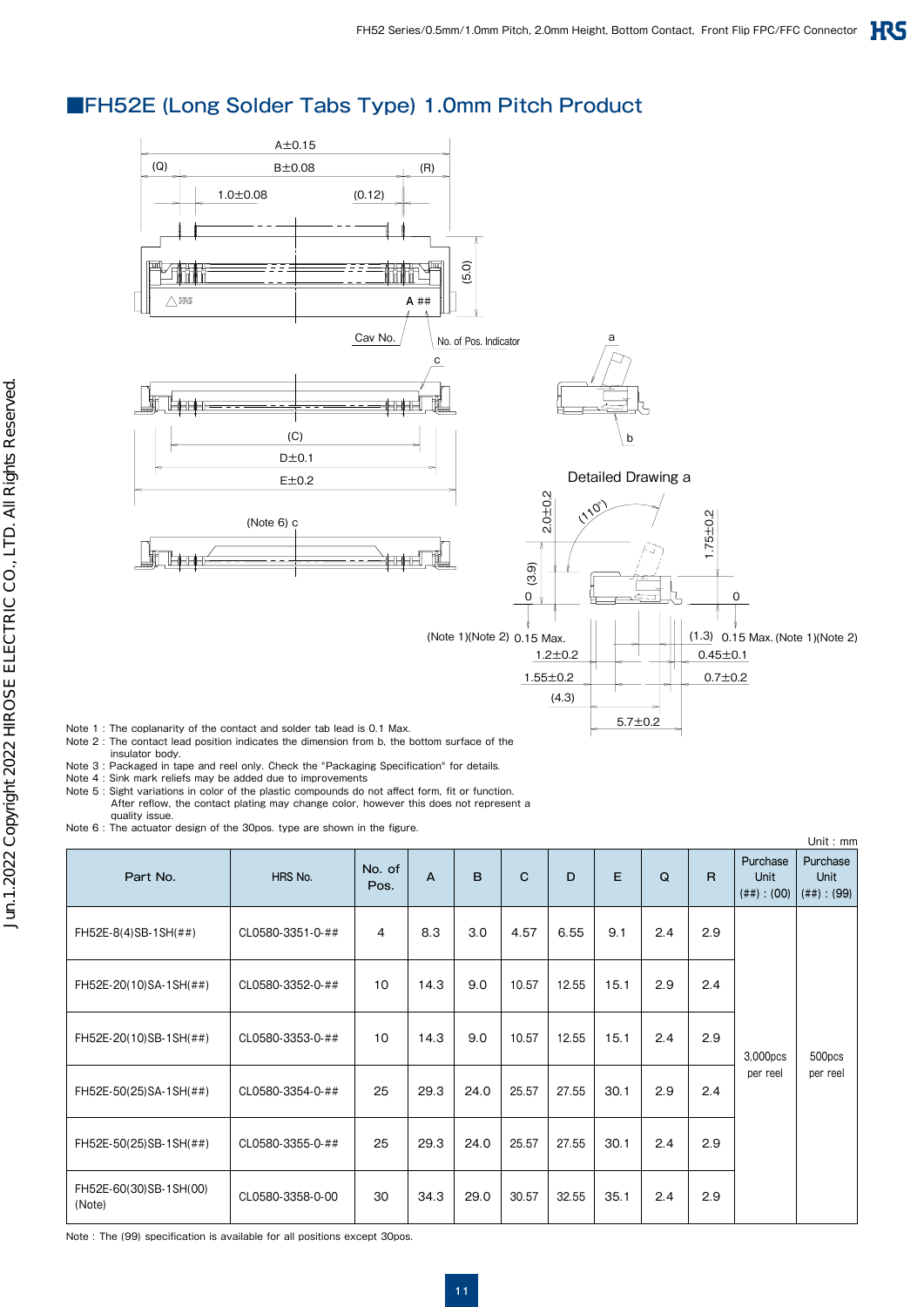### ■FH52K (Long Solder Tabs, 125℃ Heat Resistant Type) 0.5mm Pitch Product



- Note 3 : Packaged in tape and reel only. Check the "Packaging Specification" for details. Note 4 : Sink mark reliefs may be added due to improvements
- 
- Note 5 : Sight variations in color of the plastic compounds do not affect form, fit or function. After reflow, the contact plating may change color, however this does not represent a
- quality issue.
- Note 6 : The actuator design of the 60pos. type are shown in the figure.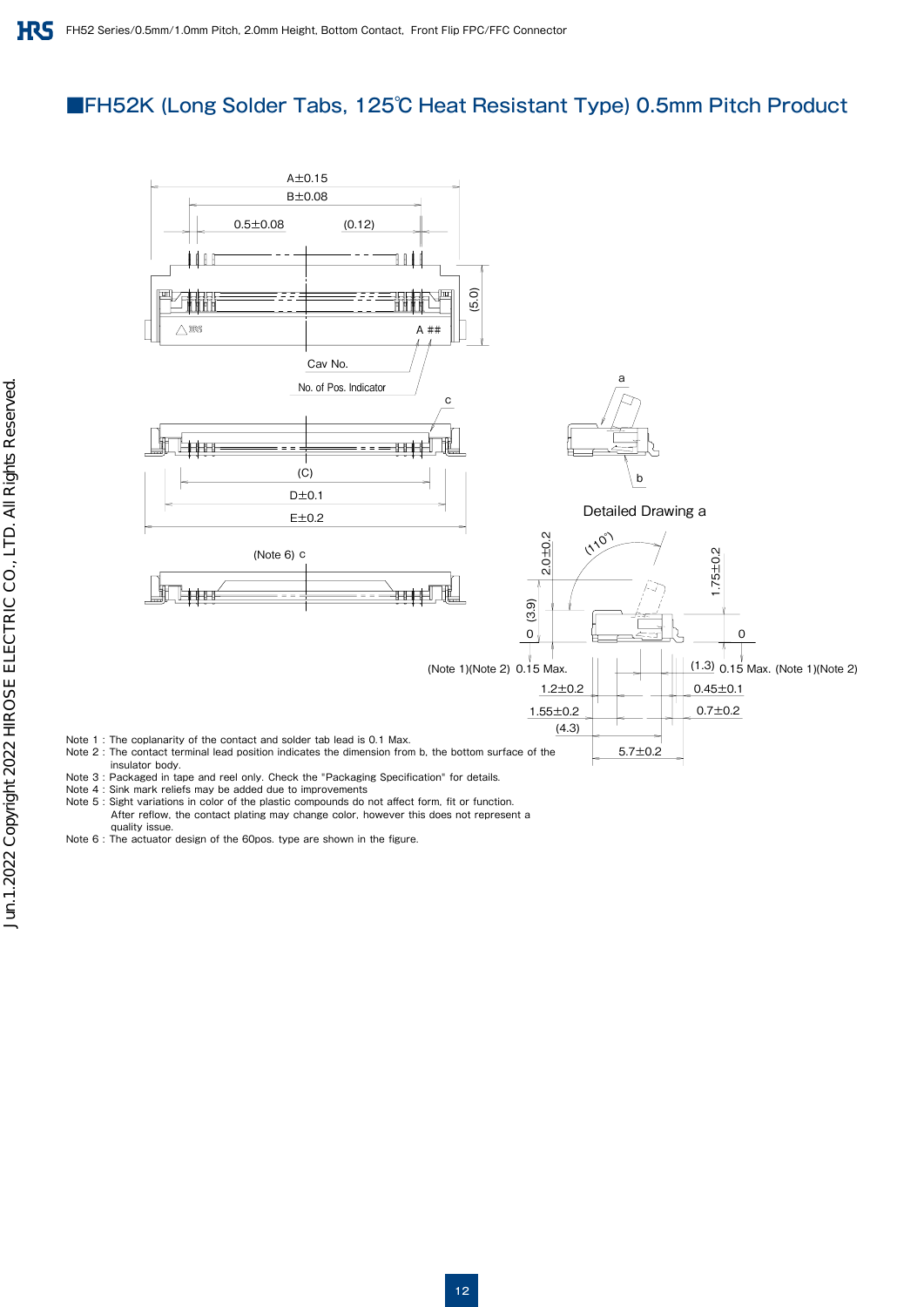|                              |                       |                |      |      |             |       |      |                                      | Unit: $mm$                           |
|------------------------------|-----------------------|----------------|------|------|-------------|-------|------|--------------------------------------|--------------------------------------|
| Part No.                     | HRS No.               | No. of<br>Pos. | A    | B    | $\mathbf C$ | D     | E.   | Purchase<br>Unit<br>$(\# \#) : (00)$ | Purchase<br>Unit<br>$(\# \#) : (99)$ |
| FH52K-6S-0.5SH(##)           | CL0580-4613-0-##      | 6              | 7.3  | 2.5  | 3.57        | 5.55  | 8.1  |                                      |                                      |
| FH52K-8S-0.5SH(##)           | CL0580-4611-0-##      | 8              | 8.3  | 3.5  | 4.57        | 6.55  | 9.1  |                                      |                                      |
| FH52K-10S-0.5SH(##)          | CL0580-4606-0-##      | 10             | 9.3  | 4.5  | 5.57        | 7.55  | 10.1 |                                      |                                      |
| FH52K-12S-0.5SH(##)          | CL0580-4629-0-##      | 12             | 10.3 | 5.5  | 6.57        | 8.55  | 11.1 |                                      |                                      |
| FH52K-15S-0.5SH(##)          | CL0580-4617-0-##      | 15             | 11.8 | 7.0  | 8.07        | 10.05 | 12.6 |                                      |                                      |
| FH52K-18S-0.5SH(##)          | CL0580-4636-0-##      | 18             | 13.3 | 8.5  | 9.57        | 11.55 | 14.1 |                                      |                                      |
| FH52K-20S-0.5SH(##)          | CL0580-4604-0-##      | 20             | 14.3 | 9.5  | 10.57       | 12.55 | 15.1 |                                      |                                      |
| FH52K-22S-0.5SH(##)          | CL0580-4632-0-##      | 22             | 15.3 | 10.5 | 11.57       | 13.55 | 16.1 |                                      |                                      |
| FH52K-24S-0.5SH(##)          | CL0580-4633-0-##      | 24             | 16.3 | 11.5 | 12.57       | 14.55 | 17.1 |                                      |                                      |
| FH52K-25S-0.5SH(##)          | CL0580-4634-0-##      | 25             | 16.8 | 12.0 | 13.07       | 15.05 | 17.6 | 3.000pcs                             | 500pcs                               |
| FH52K-26S-0.5SH(##)          | CL0580-4635-0-##      | 26             | 17.3 | 12.5 | 13.57       | 15.55 | 18.1 | per reel                             | per reel                             |
| FH52K-30S-0.5SH(##)          | CL0580-4631-0-##      | 30             | 19.3 | 14.5 | 15.57       | 17.55 | 20.1 |                                      |                                      |
| FH52K-32S-0.5SH(##)          | CL0580-4600-9-##      | 32             | 20.3 | 15.5 | 16.57       | 18.55 | 21.1 |                                      |                                      |
| FH52K-34S-0.5SH(##)          | CL0580-4601-0-##      | 34             | 21.3 | 16.5 | 17.57       | 19.55 | 22.1 |                                      |                                      |
| FH52K-40S-0.5SH(##)          | CL0580-4620-0-##      | 40             | 24.3 | 19.5 | 20.57       | 22.55 | 25.1 |                                      |                                      |
| FH52K-45S-0.5SH(##)          | CL0580-4637-0-##      | 45             | 26.8 | 22.0 | 23.07       | 25.05 | 27.6 |                                      |                                      |
| FH52K-50S-0.5SH(##)          | CL0580-4609-0-##      | 50             | 29.3 | 24.5 | 25.57       | 27.55 | 30.1 |                                      |                                      |
| FH52K-60S-0.5SH(##)          | <b>Under Planning</b> | 60             | 34.3 | 29.5 | 30.57       | 32.55 | 35.1 |                                      |                                      |
| FH52K-64S-0.5SH(##)          | (Note 2)              | 64             | 36.3 | 31.5 | 32.57       | 34.55 | 37.1 |                                      |                                      |
| FH52K-68S-0.5SH(##)          | CL0580-4614-0-##      | 68             | 38.3 | 33.5 | 34.57       | 36.55 | 39.1 |                                      |                                      |
| FH52K-80S-0.5SH(05) (Note 1) | CL0580-4641-0-05      | 80             | 44.3 | 39.5 | 40.57       | 42.55 | 45.1 |                                      |                                      |

Note 1 : The (05) specification is available for 80pos. only. The purchase unit is 2,000pcs per reel for specification (05) of FH52K-80S-0.5SH.

Note 2 : Products without HRS No. are currently being planned for development. Please contact a Hirose representative regarding questions on pin count variation development.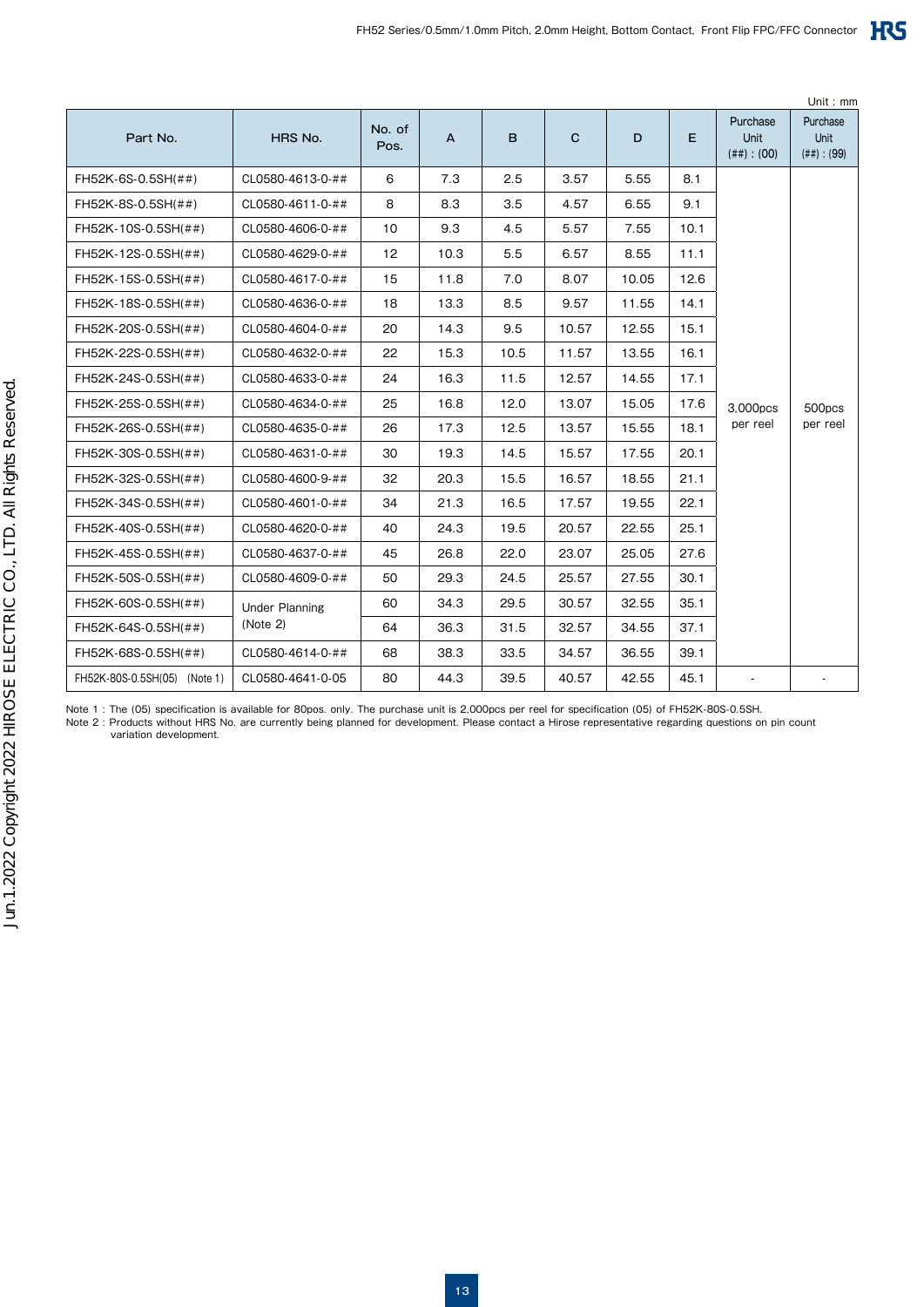### ■FH52K (Long Solder Tabs, 125℃ Heat Resistant Type) 1.0mm Pitch Product



Note 1 : The coplanarity of the contact and solder tab lead is 0.1 Max.

- Note 2 : The contact lead position indicates the dimension from b, the bottom surface of the insulator body.
- Note 3 : Packaged in tape and reel only. Check the "Packaging Specification" for details.
- Note 4 : Sink mark reliefs may be added due to improvements

Note 5 : Sight variations in color of the plastic compounds do not affect form, fit or function. After reflow, the contact plating may change color, however this does not represent a quality issue.

|                        |                  |                |      |     |       |       |      |     |              |                                   | Unit: $mm$                       |
|------------------------|------------------|----------------|------|-----|-------|-------|------|-----|--------------|-----------------------------------|----------------------------------|
| Part No.               | HRS No.          | No. of<br>Pos. | А    | B   | С     | D     | Е    | Q   | $\mathsf{R}$ | Purchase Unit<br>$(\# \#) : (00)$ | Purchase Unit<br>$(\# \#): (99)$ |
| FH52K-12(6)SA-1SH(##)  | CL0580-4638-0-## | 6              | 10.3 | 5.0 | 6.57  | 8.55  | 11.1 | 2.9 | 2.4          | 3,000pcs                          | 500pcs                           |
| FH52K-20(10)SB-1SH(##) | CL0580-4630-0-## | 10             | 14.3 | 9.0 | 10.57 | 12.55 | 15.1 | 2.4 | 2.9          | per reel                          | per reel                         |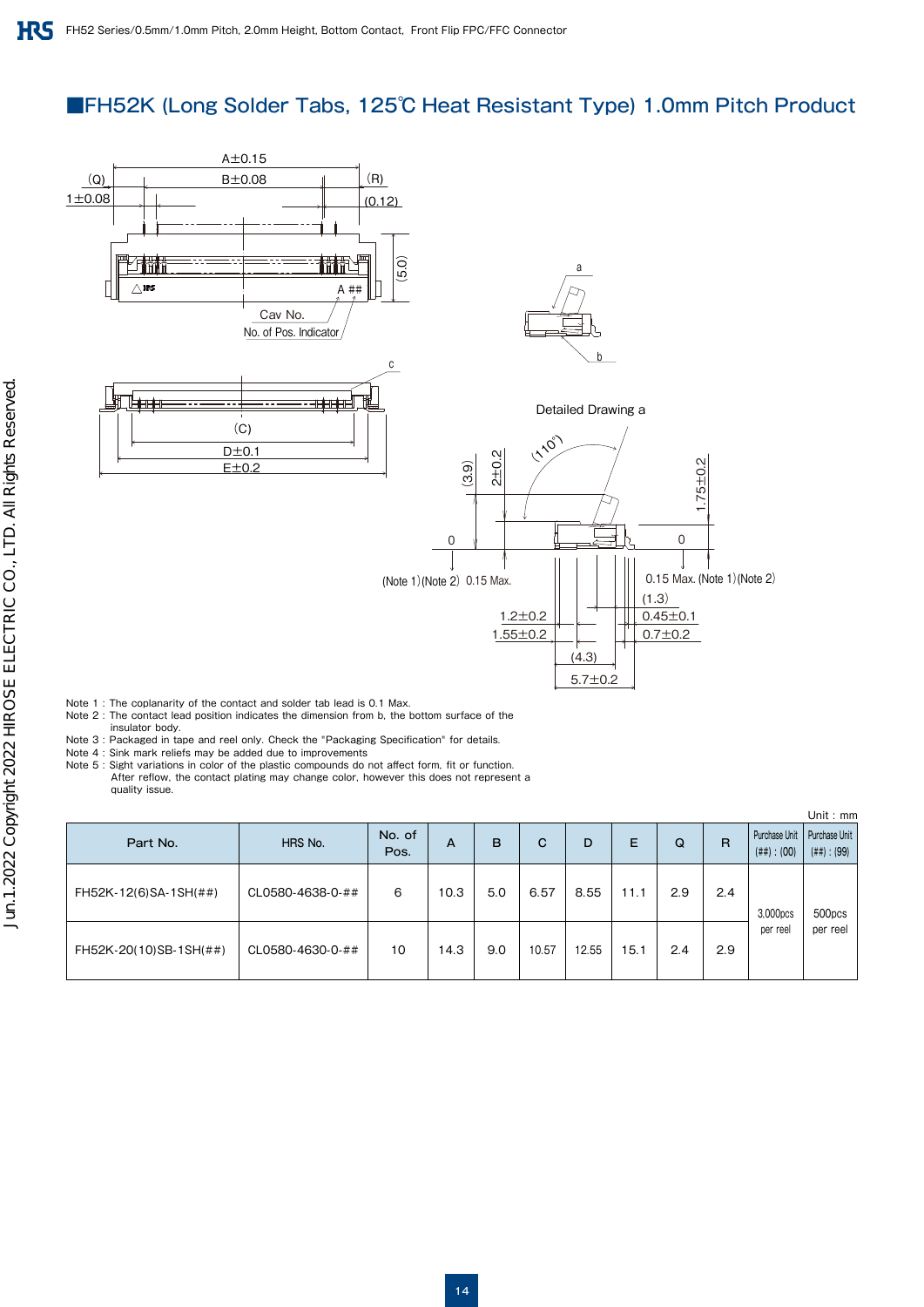### ■FH52T (Long Solder Tabs, 2-Point Contact Type) 0.5mm Pitch Product



Note 1 : The coplanarity of the contact and solder tab lead is 0.1 Max.

- Note 2 : The contact lead position indicates the dimension from b, the bottom surface of the
- insulator body. Note 3 : Packaged in tape and reel only. Check the "Packaging Specification" for details.
- Note 4 : Sink mark reliefs may be added due to improvements

Note 5 : Sight variations in color of the plastic compounds do not affect form, fit or function.

 After reflow, the contact plating may change color, however this does not represent a quality issue.

| Part No.            | HRS No.          | No. of<br>Pos. | A    | B    | C     | D     | Е    | Purchase<br>Unit<br>$(\# \#) : (OO)$ | Unit: $mm$<br>Purchase<br><b>Unit</b><br>$(\# \#) : (99)$ |
|---------------------|------------------|----------------|------|------|-------|-------|------|--------------------------------------|-----------------------------------------------------------|
| FH52T-10S-0.5SH(##) | CL0580-4503-0-## | 10             | 9.3  | 4.5  | 5.57  | 7.55  | 10.1 |                                      |                                                           |
| FH52T-24S-0.5SH(##) | CL0580-4500-0-## | 24             | 16.3 | 11.5 | 12.57 | 14.55 | 17.1 | 3,000pcs                             | 500pcs                                                    |
| FH52T-32S-0.5SH(##) | CL0580-4502-0-## | 32             | 20.3 | 15.5 | 16.57 | 18.55 | 21.1 | per reel                             | per reel                                                  |
| FH52T-50S-0.5SH(##) | CL0580-4501-7-## | 50             | 29.3 | 24.5 | 25.57 | 27.55 | 30.1 |                                      |                                                           |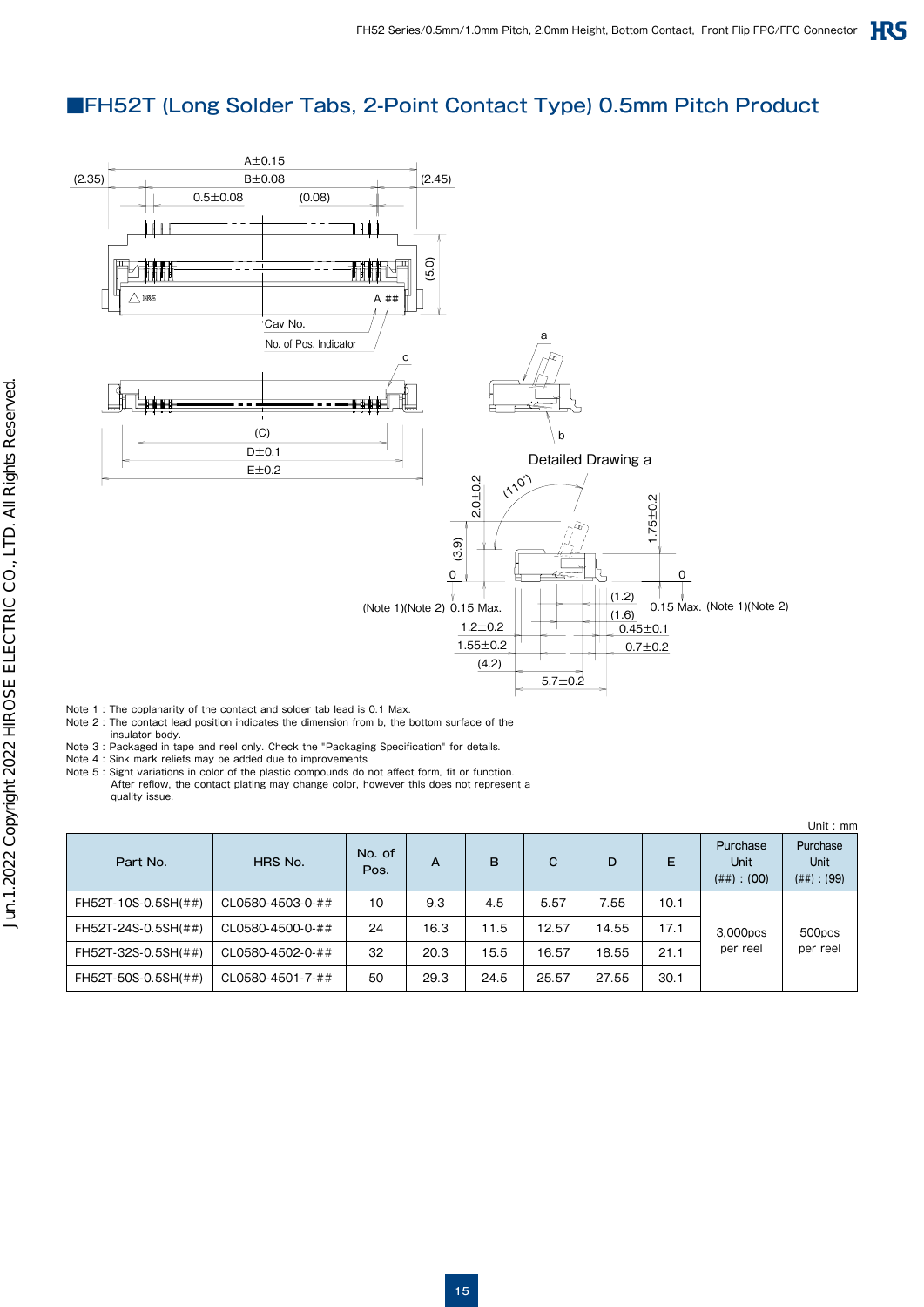### ■FH52 (Standard Type) 0.5mm Pitch Product

#### ●Recommended PCB Mounting Pattern and Metal Mask Dimensions



 The recommended PCB mounting pattern for the FH12 Series (horizontal mounting type) can be used as well.

#### ●Recommended FPC/FFC Dimensions



Note : FPC/FFC without tabs can also be used.

When using FPC/FFC without tabs the specified dimensions are not necessary.

Recommended metal mask thickness : 0.12mm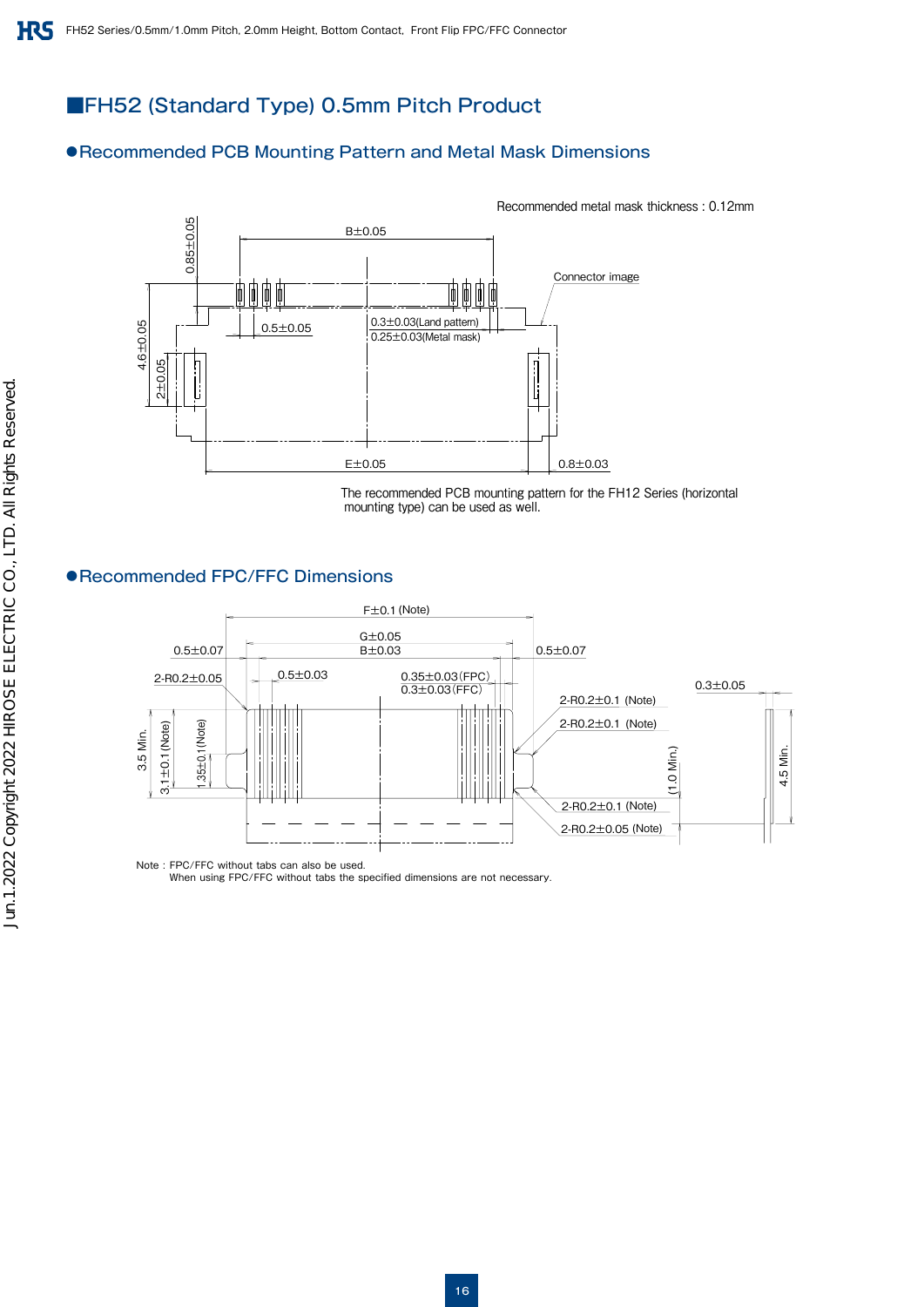| Part No.           | HRS No.          | No. of Pos. | B    | E    | F    | G    |
|--------------------|------------------|-------------|------|------|------|------|
| FH52-6S-0.5SH(##)  | CL0580-3304-0-## | 6           | 2.5  | 5.1  | 5.1  | 3.5  |
| FH52-8S-0.5SH(##)  | CL0580-3305-3-## | 8           | 3.5  | 6.1  | 6.1  | 4.5  |
| FH52-10S-0.5SH(##) | CL0580-3306-6-## | 10          | 4.5  | 7.1  | 7.1  | 5.5  |
| FH52-11S-0.5SH(##) | CL0580-3320-7-## | 11          | 5.0  | 7.6  | 7.6  | 6.0  |
| FH52-12S-0.5SH(##) | CL0580-3307-9-## | 12          | 5.5  | 8.1  | 8.1  | 6.5  |
| FH52-15S-0.5SH(##) | CL0580-3302-5-## | 15          | 7.0  | 9.6  | 9.6  | 8.0  |
| FH52-18S-0.5SH(##) | CL0580-3321-0-## | 18          | 8.5  | 11.1 | 11.1 | 9.5  |
| FH52-20S-0.5SH(##) | CL0580-3309-4-## | 20          | 9.5  | 12.1 | 12.1 | 10.5 |
| FH52-22S-0.5SH(##) | CL0580-3317-2-## | 22          | 10.5 | 13.1 | 13.1 | 11.5 |
| FH52-24S-0.5SH(##) | CL0580-3318-5-## | 24          | 11.5 | 14.1 | 14.1 | 12.5 |
| FH52-25S-0.5SH(##) | CL0580-3316-0-## | 25          | 12.0 | 14.6 | 14.6 | 13.0 |
| FH52-26S-0.5SH(##) | CL0580-3319-8-## | 26          | 12.5 | 15.1 | 15.1 | 13.5 |
| FH52-28S-0.5SH(##) | CL0580-3324-8-## | 28          | 13.5 | 16.1 | 16.1 | 14.5 |
| FH52-30S-0.5SH(##) | CL0580-3310-3-## | 30          | 14.5 | 17.1 | 17.1 | 15.5 |
| FH52-32S-0.5SH(##) | CL0580-3325-0-## | 32          | 15.5 | 18.1 | 18.1 | 16.5 |
| FH52-40S-0.5SH(##) | CL0580-3300-0-## | 40          | 19.5 | 22.1 | 22.1 | 20.5 |
| FH52-42S-0.5SH(##) | CL0580-3329-1-## | 42          | 20.5 | 23.1 | 23.1 | 21.5 |
| FH52-45S-0.5SH(##) | CL0580-3311-6-## | 45          | 22.0 | 24.6 | 24.6 | 23.0 |
| FH52-50S-0.5SH(##) | CL0580-3303-8-## | 50          | 24.5 | 27.1 | 27.1 | 25.5 |
| FH52-60S-0.5SH(##) | CL0580-3301-2-## | 60          | 29.5 | 32.1 | 32.1 | 30.5 |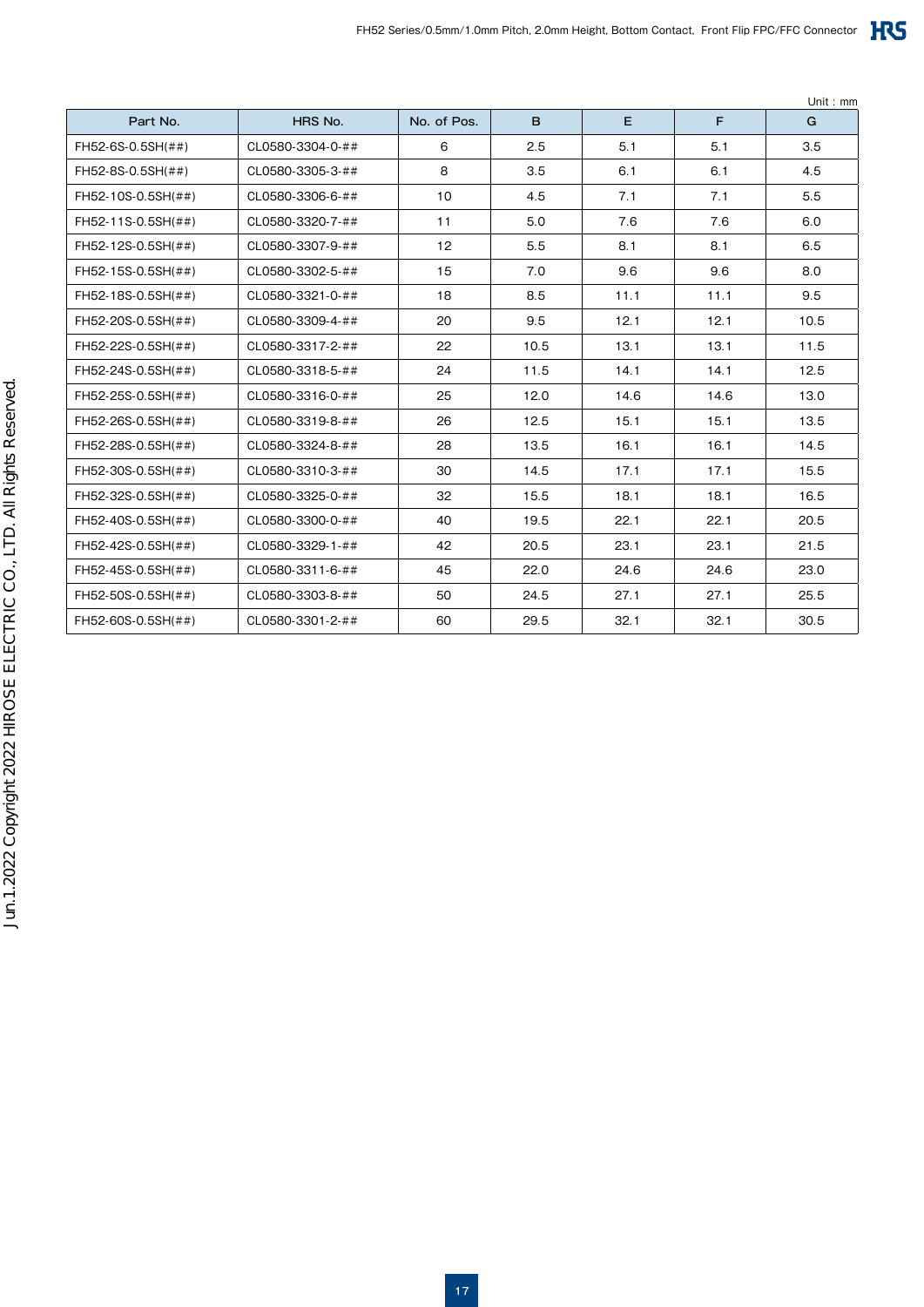### ■FH52 (Standard Type) 1.0mm Pitch Product

#### ●Recommended PCB Mounting Pattern and Metal Mask Dimensions

Recommended metal mask thickness : 0.12mm



#### ●Recommended FPC/FFC Dimensions



When using FPC/FFC without tabs the specified dimensions are not necessary.

|                       |                  |                |      |      |      |      |     |     |     | Unit: mm |
|-----------------------|------------------|----------------|------|------|------|------|-----|-----|-----|----------|
| Part No.              | HRS No.          | No. of<br>Pos. | B    | E    | F    | G    | S   |     | U   | v        |
| FH52-10(4)SA-1SH(##)  | CL0580-3330-0-## | 4              | 3.0  | 7.1  | 7.1  | 5.5  | 1.8 | 2.3 | 1.5 | 1.0      |
| FH52-5S-1SH(00)       | CL0580-3336-7-00 | 5              | 4.0  | 7.6  | 7.6  | 6.0  | 1.8 | 1.8 | 1.0 | 1.0      |
| FH52-12S-1SH(##)      | CL0580-3323-5-## | 12             | 11.0 | 14.6 | 14.6 | 13.0 | 1.8 | 1.8 | 1.0 | 1.0      |
| FH52-32(16)SB-1SH(00) | CL0580-3338-2-00 | 16             | 15.0 | 18.1 | 18.1 | 16.5 | 1.3 | 1.8 | 1.0 | 0.5      |
| FH52-60(30)SB-1SH(##) | CL0580-3315-7-## | 30             | 29.0 | 32.1 | 32.1 | 30.5 | 1.3 | 1.8 | 1.0 | 0.5      |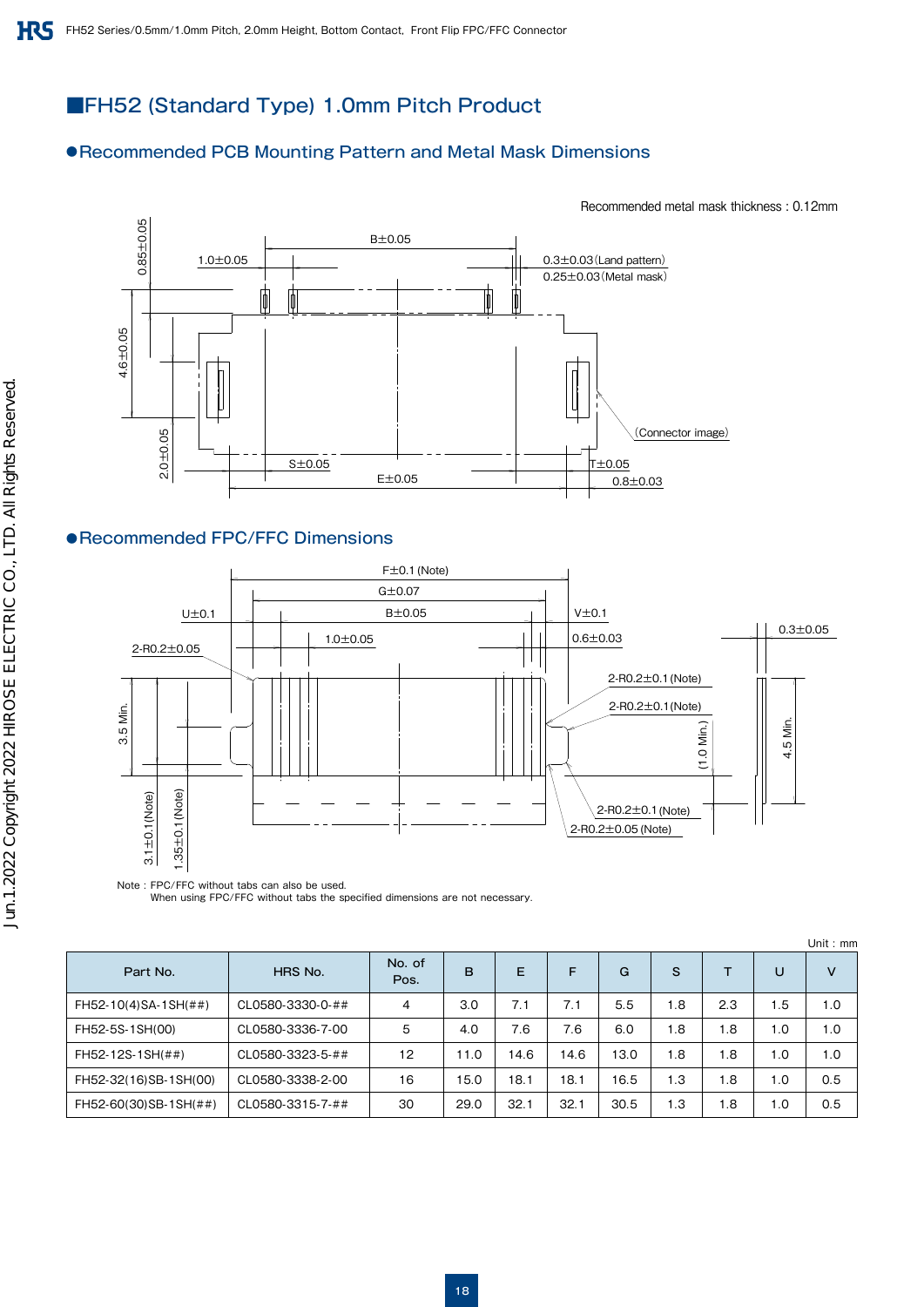### ■FH52E (Long Solder Tabs Type) 0.5mm Pitch Product

### ●Recommended PCB Mounting Pattern and Metal Mask Dimensions

Recommended metal mask thickness : 0.12mm



#### ●Recommended FPC/FFC Dimensions



Note : FPC/FFC without tabs can also be used.

When using FPC/FFC without tabs the specified dimensions are not necessary.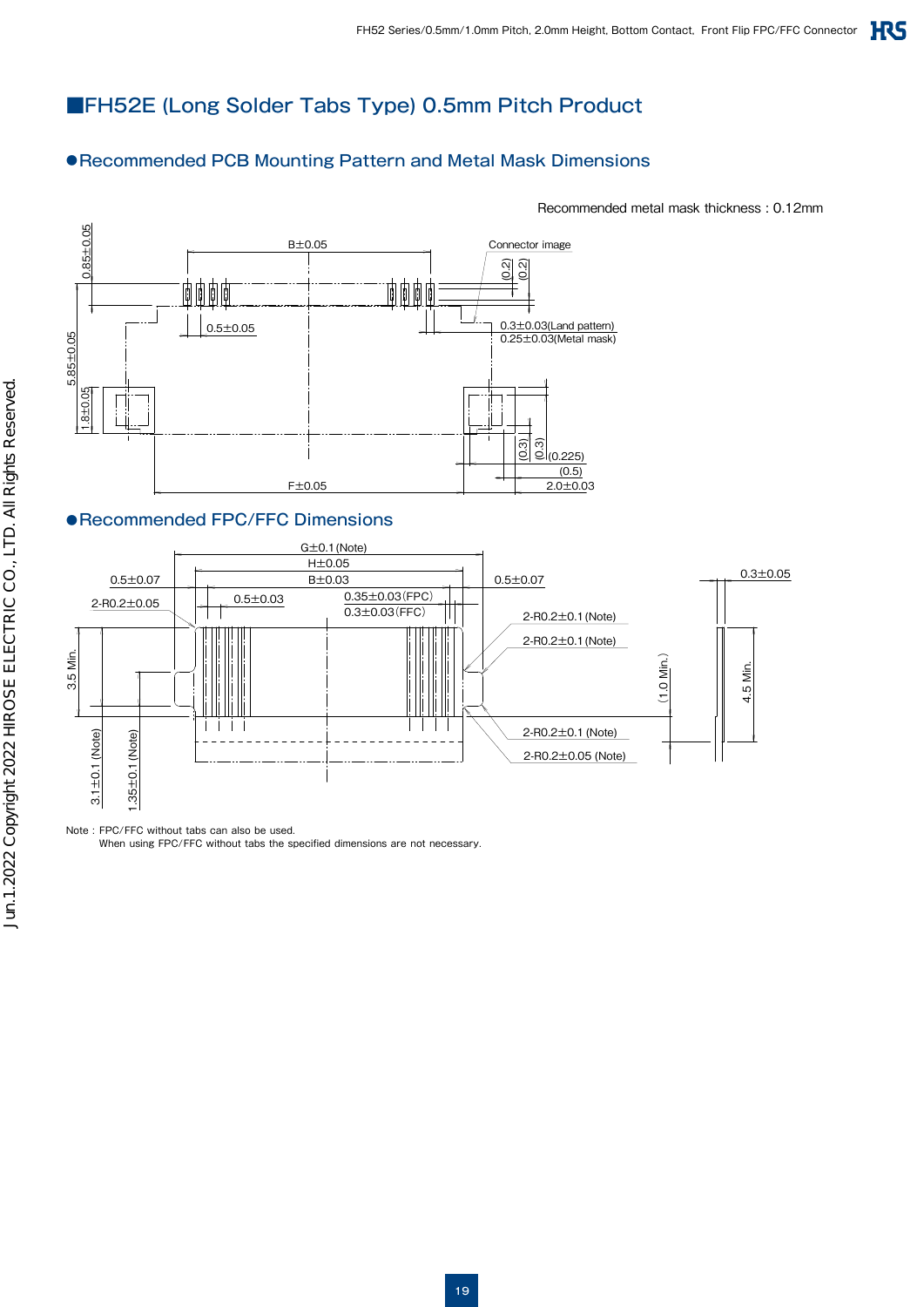|                     |                  |             |      |      |      | Unit: $mm$ |
|---------------------|------------------|-------------|------|------|------|------------|
| Part No.            | HRS No.          | No. of Pos. | B    | F    | G    | H          |
| FH52E-6S-0.5SH(##)  | CL0580-3365-0-## | 6           | 2.5  | 5.1  | 5.1  | 3.5        |
| FH52E-8S-0.5SH(##)  | CL0580-3349-0-## | 8           | 3.5  | 6.1  | 6.1  | 4.5        |
| FH52E-10S-0.5SH(##) | CL0580-3346-0-## | 10          | 4.5  | 7.1  | 7.1  | 5.5        |
| FH52E-15S-0.5SH(##) | CL0580-3337-0-## | 15          | 7.0  | 9.6  | 9.6  | 8.0        |
| FH52E-18S-0.5SH(##) | CL0580-3331-3-## | 18          | 8.5  | 11.1 | 11.1 | 9.5        |
| FH52E-20S-0.5SH(##) | CL0580-3357-0-## | 20          | 9.5  | 12.1 | 12.1 | 10.5       |
| FH52E-22S-0.5SH(##) | CL0580-3343-2-## | 22          | 10.5 | 13.1 | 13.1 | 11.5       |
| FH52E-24S-0.5SH(##) | CL0580-3340-4-## | 24          | 11.5 | 14.1 | 14.1 | 12.5       |
| FH52E-26S-0.5SH(00) | CL0580-3366-0-00 | 26          | 12.5 | 15.1 | 15.1 | 13.5       |
| FH52E-30S-0.5SH(##) | CL0580-3347-3-## | 30          | 14.5 | 17.1 | 17.1 | 15.5       |
| FH52E-40S-0.5SH(##) | CL0580-3334-1-## | 40          | 19.5 | 22.1 | 22.1 | 20.5       |
| FH52E-45S-0.5SH(##) | CL0580-3368-0-## | 45          | 22.0 | 24.6 | 24.6 | 23.0       |
| FH52E-50S-0.5SH(##) | CL0580-3335-4-## | 50          | 24.5 | 27.1 | 27.1 | 25.5       |
| FH52E-60S-0.5SH(##) | CL0580-3339-5-## | 60          | 29.5 | 32.1 | 32.1 | 30.5       |
| FH52E-64S-0.5SH(##) | CL0580-3333-9-## | 64          | 31.5 | 34.1 | 34.1 | 32.5       |
| FH52E-68S-0.5SH(##) | CL0580-3332-6-## | 68          | 33.5 | 36.1 | 36.1 | 34.5       |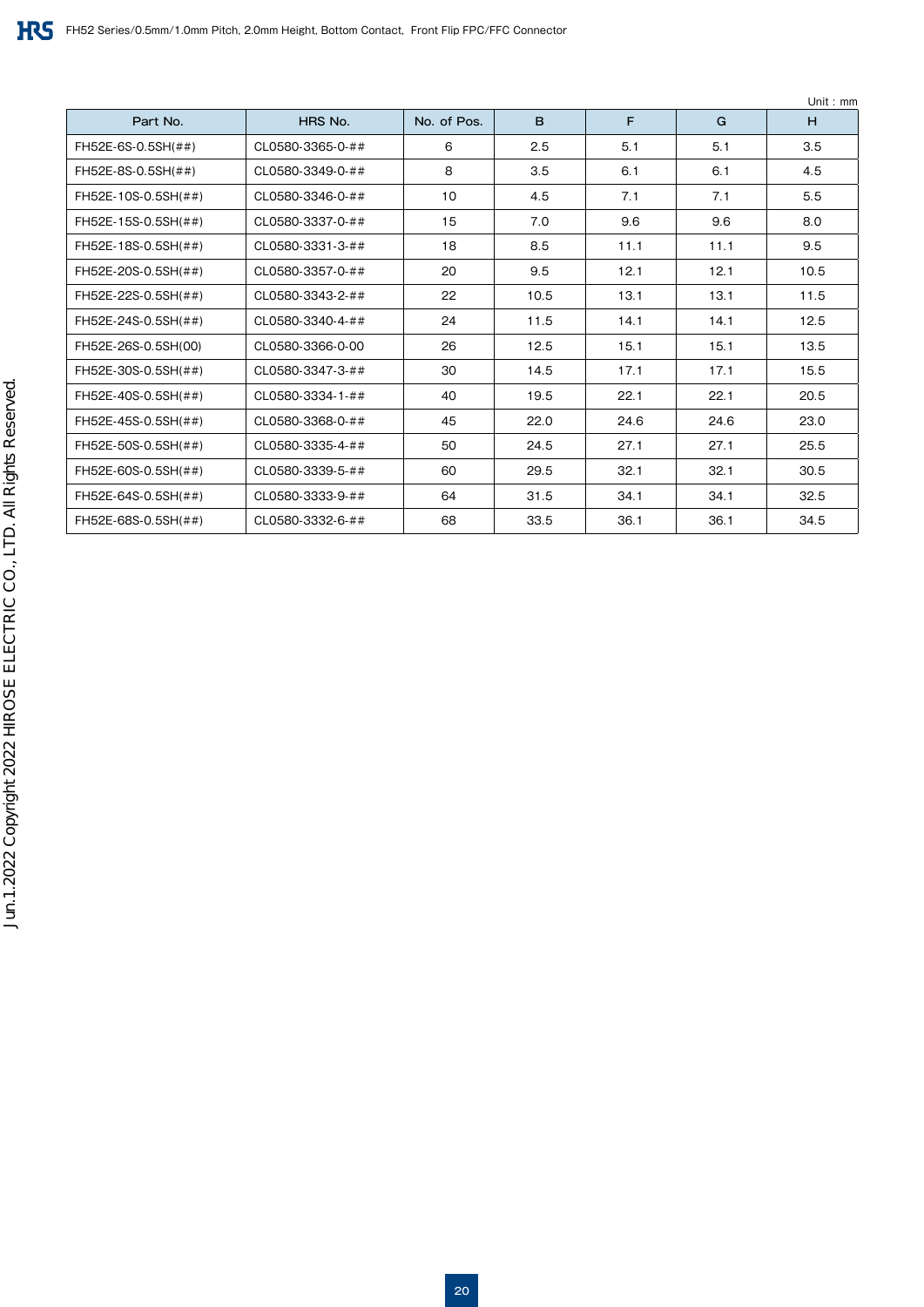### ■FH52E (Long Solder Tabs Type) 1.0mm Pitch Product

### ●Recommended PCB Mounting Pattern and Metal Mask Dimensions

Recommended metal mask thickness : 0.12mm



#### ●Recommended FPC/FFC Dimensions



Note : FPC/FFC without tabs can also be used. When using FPC/FFC without tabs the specified dimensions are not necessary.

|                           |                  |                |      |      |      |      |            |     |     | Unit: $mm$ |
|---------------------------|------------------|----------------|------|------|------|------|------------|-----|-----|------------|
| Part No.                  | HRS No.          | No. of<br>Pos. | B    | F    | G    | н    | S          |     | U   | v          |
| $FH52E-8(4)SB-1SH(\# \#)$ | CL0580-3351-0-## | $\overline{4}$ | 3.0  | 6.1  | 6.1  | 4.5  | i .3       | 1.8 | 1.0 | 0.5        |
| FH52E-20(10)SA-1SH(##)    | CL0580-3352-0-## | 10             | 9.0  | 12.1 | 12.1 | 10.5 | .8         | 1.3 | 0.5 | 1.0        |
| FH52E-20(10)SB-1SH(##)    | CL0580-3353-0-## | 10             | 9.0  | 12.1 | 12.1 | 10.5 | $\cdot$ .3 | 1.8 | 1.0 | 0.5        |
| FH52E-50(25)SA-1SH(##)    | CL0580-3354-0-## | 25             | 24.0 | 27.1 | 27.1 | 25.5 | . 8        | 1.3 | 0.5 | 1.0        |
| FH52E-50(25)SB-1SH(##)    | CL0580-3355-0-## | 25             | 24.0 | 27.1 | 27.1 | 25.5 | . 3        | 1.8 | 1.0 | 0.5        |
| FH52E-60(30)SB-1SH(00)    | CL0580-3358-0-00 | 30             | 34.3 | 32.1 | 32.1 | 30.5 | 3.،        | 1.8 | 1.0 | 0.5        |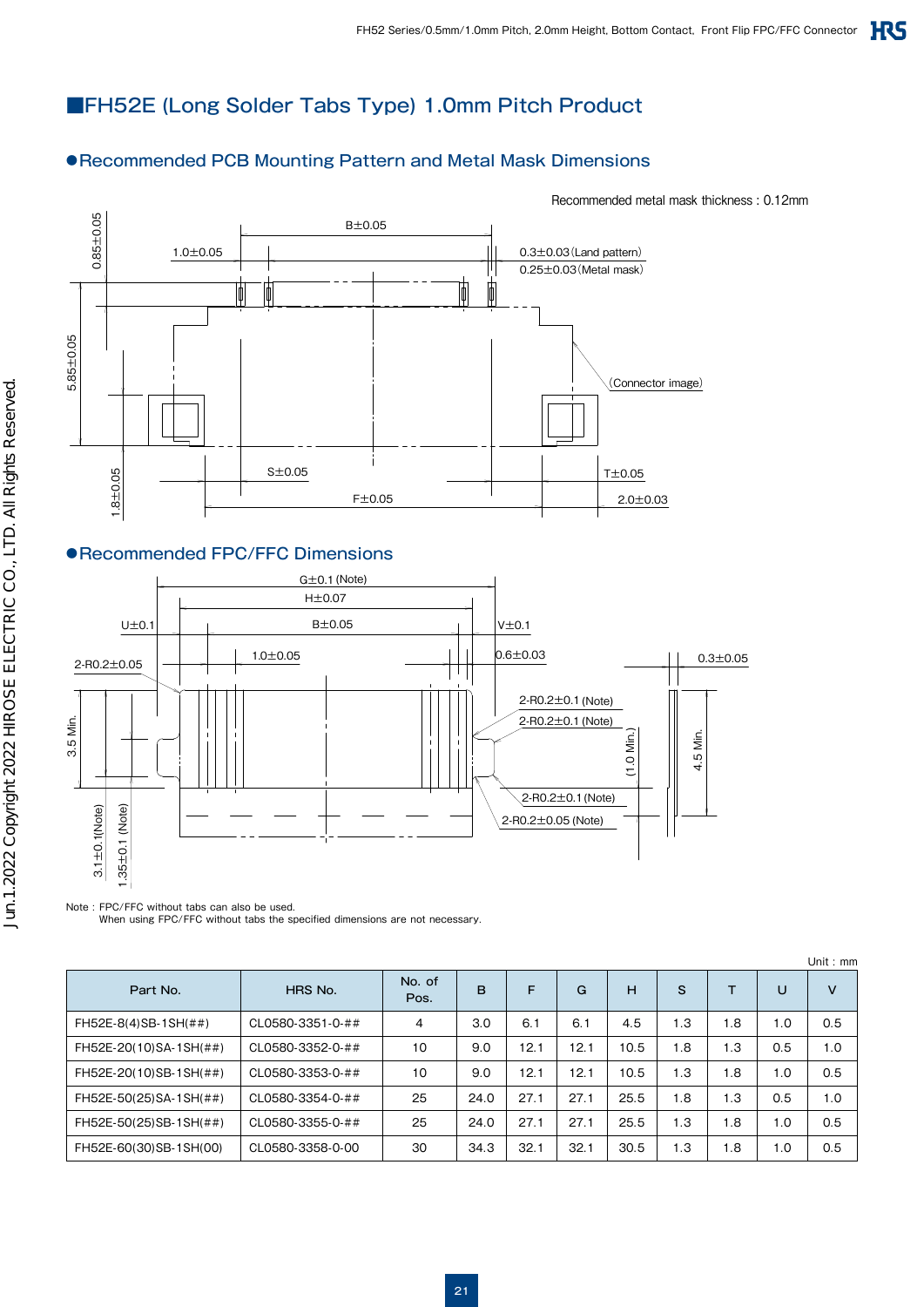### ■FH52K (Long Solder Tabs, 125℃ Heat Resistant Type) 0.5mm Pitch Product

#### ●Recommended PCB Mounting Pattern and Metal Mask Dimensions



#### ●Recommended FPC/FFC Dimensions



Note : FPC/FFC without tabs can also be used.

When using FPC/FFC without tabs the specified dimensions are not necessary.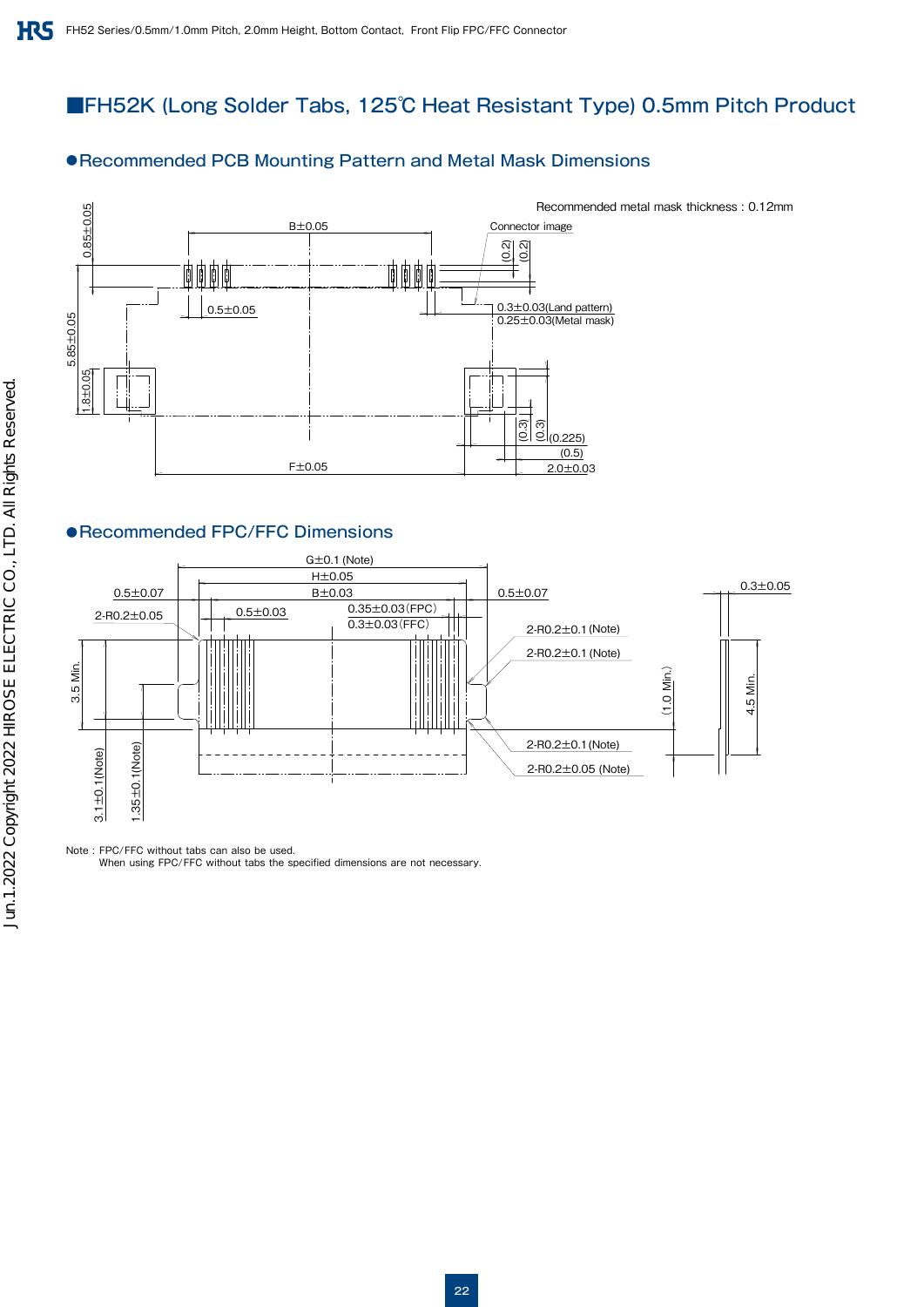| Part No.            | HRS No.               | No. of Pos. | B    | F.   | G    | H    |
|---------------------|-----------------------|-------------|------|------|------|------|
| FH52K-6S-0.5SH(##)  | CL0580-4613-0-##      | 6           | 2.5  | 5.1  | 5.1  | 3.5  |
| FH52K-8S-0.5SH(##)  | CL0580-4611-0-##      | 8           | 3.5  | 6.1  | 6.1  | 4.5  |
| FH52K-10S-0.5SH(##) | CL0580-4606-0-##      | 10          | 4.5  | 7.1  | 7.1  | 5.5  |
| FH52K-12S-0.5SH(##) | CL0580-4629-0-##      | 12          | 5.5  | 8.1  | 8.1  | 6.5  |
| FH52K-15S-0.5SH(##) | CL0580-4617-0-##      | 15          | 7.0  | 9.6  | 9.6  | 8.0  |
| FH52K-18S-0.5SH(##) | CL0580-4636-0-##      | 18          | 8.5  | 11.1 | 11.1 | 9.5  |
| FH52K-20S-0.5SH(##) | CL0580-4604-0-##      | 20          | 9.5  | 12.1 | 12.1 | 10.5 |
| FH52K-22S-0.5SH(##) | CL0580-4632-0-##      | 22          | 10.5 | 13.1 | 13.1 | 11.5 |
| FH52K-24S-0.5SH(##) | CL0580-4633-0-##      | 24          | 11.5 | 14.1 | 14.1 | 12.5 |
| FH52K-25S-0.5SH(##) | CL0580-4634-0-##      | 25          | 12.0 | 14.6 | 14.6 | 13.0 |
| FH52K-26S-0.5SH(##) | CL0580-4635-0-##      | 26          | 12.5 | 15.1 | 15.1 | 13.5 |
| FH52K-30S-0.5SH(##) | CL0580-4631-0-##      | 30          | 14.5 | 17.1 | 17.1 | 15.5 |
| FH52K-32S-0.5SH(##) | CL0580-4600-9-##      | 32          | 15.5 | 18.1 | 18.1 | 16.5 |
| FH52K-34S-0.5SH(##) | CL0580-4601-0-##      | 34          | 16.5 | 19.1 | 19.1 | 17.5 |
| FH52K-40S-0.5SH(##) | CL0580-4620-0-##      | 40          | 19.5 | 22.1 | 22.1 | 20.5 |
| FH52K-45S-0.5SH(##) | CL0580-4637-0-##      | 45          | 22.0 | 24.6 | 24.6 | 23.0 |
| FH52K-50S-0.5SH(##) | CL0580-4609-0-##      | 50          | 24.5 | 27.1 | 27.1 | 25.5 |
| FH52K-60S-0.5SH(##) |                       | 60          | 29.5 | 32.1 | 32.1 | 30.5 |
| FH52K-64S-0.5SH(##) | Under planning (Note) | 64          | 31.5 | 34.1 | 34.1 | 32.5 |
| FH52K-68S-0.5SH(##) | CL0580-4614-0-##      | 68          | 33.5 | 36.1 | 36.1 | 34.5 |
| FH52K-80S-0.5SH(05) | CL0580-4641-0-05      | 80          | 39.5 | 42.1 | 42.1 | 40.5 |

Note : Products without HRS No. are currently being planned for development. Please contact a Hirose representative regarding questions on pin count variation development.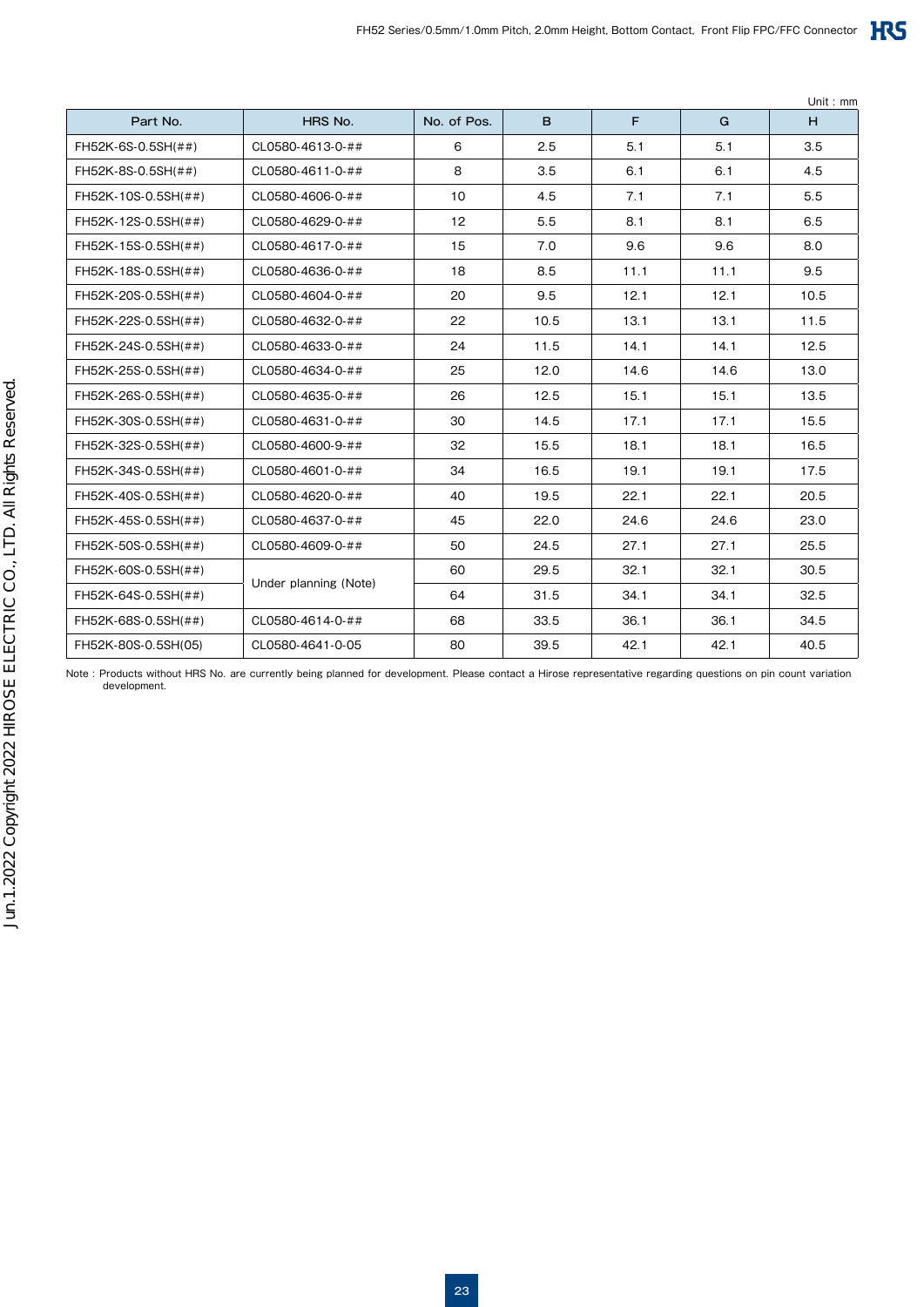### ■FH52K (Long Solder Tabs, 125℃ Heat Resistant Type) 1.0mm Pitch Product

#### ●Recommended PCB Mounting Pattern and Metal Mask Dimensions



#### ●Recommended FPC/FFC Dimensions



Note : FPC/FFC without tabs can also be used.

When using FPC/FFC without tabs the specified dimensions are not necessary.

|                        |                  |                |     |     |      |      |     |     |      | Unit : $mm$ |
|------------------------|------------------|----------------|-----|-----|------|------|-----|-----|------|-------------|
| Part No.               | HRS No.          | No. of<br>Pos. | B   |     | G    | н    | S   |     |      | v           |
| FH52K-12(6)SA-1SH(##)  | CL0580-4638-0-## | 6              | 5.0 | 8.1 | 8.1  | 6.5  | 8.، | 1.3 | 0.5  | 0.١         |
| FH52K-20(10)SB-1SH(##) | CL0580-4630-0-## | 10             | 9.0 | 12. | 12.1 | 10.5 | 1.3 | 1.8 | . .0 | 0.5         |

#### Recommended metal mask thickness : 0.12mm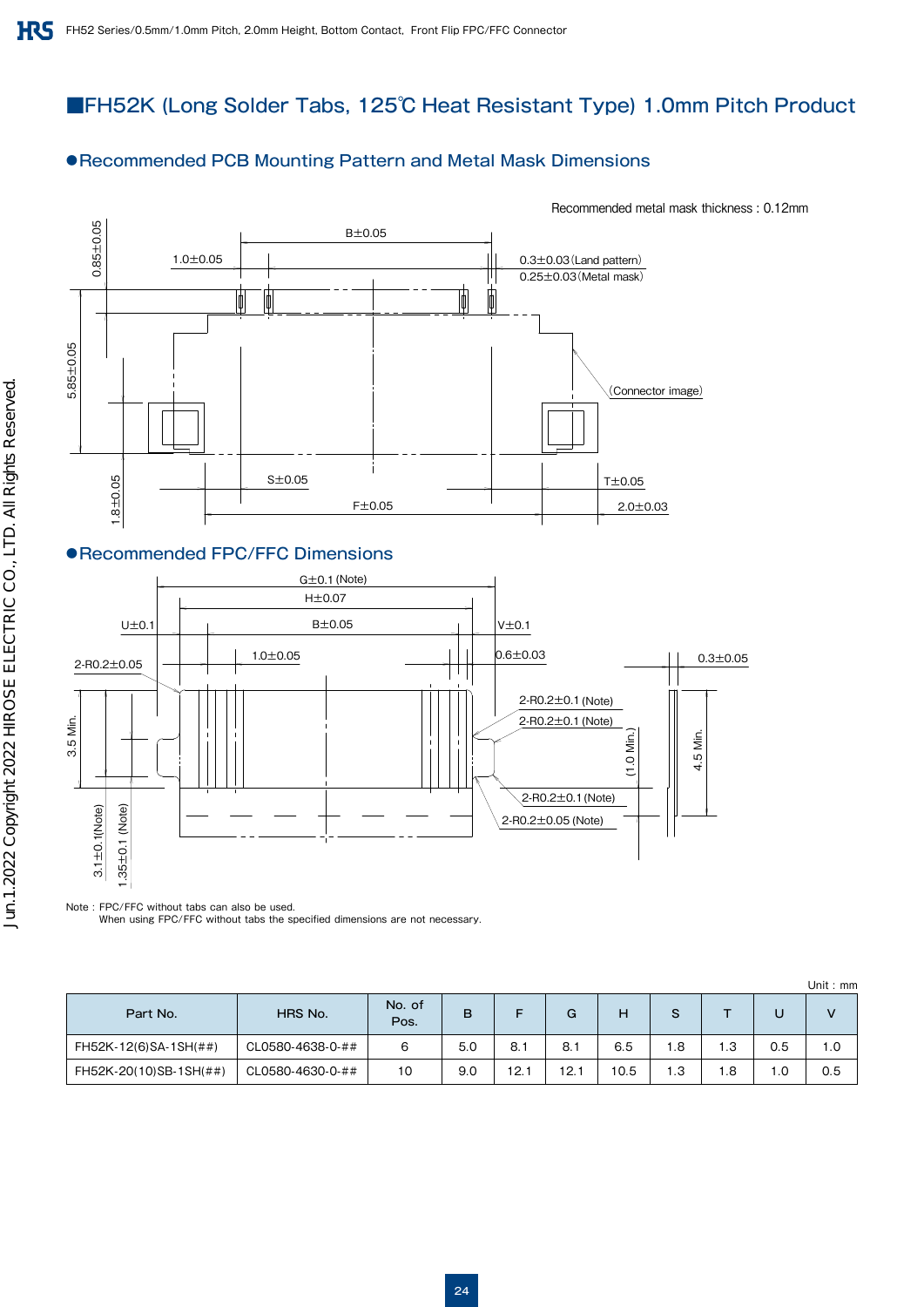### ■FH52T (Long Solder Tabs, 2-Point Contact Type) 0.5mm Pitch Product

#### ●Recommended PCB Mounting Pattern and Metal Mask Dimensions



#### ●Recommended FPC/FFC Dimensions



Note : FPC/FFC without tabs can also be used. When using FPC/FFC without tabs the specified dimensions are not necessary.

|                     |                  |             |      |      |      | Unit: $mm$ |
|---------------------|------------------|-------------|------|------|------|------------|
| Part No.            | HRS No.          | No. of Pos. | B    |      | G    | н          |
| FH52T-10S-0.5SH(##) | CL0580-4503-0-## | 10          | 4.5  | 7.1  | 7.1  | 5.5        |
| FH52T-24S-0.5SH(##) | CL0580-4500-0-## | 24          | 11.5 | 14.1 | 14.1 | 12.5       |
| FH52T-32S-0.5SH(##) | CL0580-4502-0-## | 32          | 15.5 | 18.1 | 18.1 | 16.5       |
| FH52T-50S-0.5SH(##) | CL0580-4501-7-## | 50          | 24.5 | 27.1 | 27.1 | 25.5       |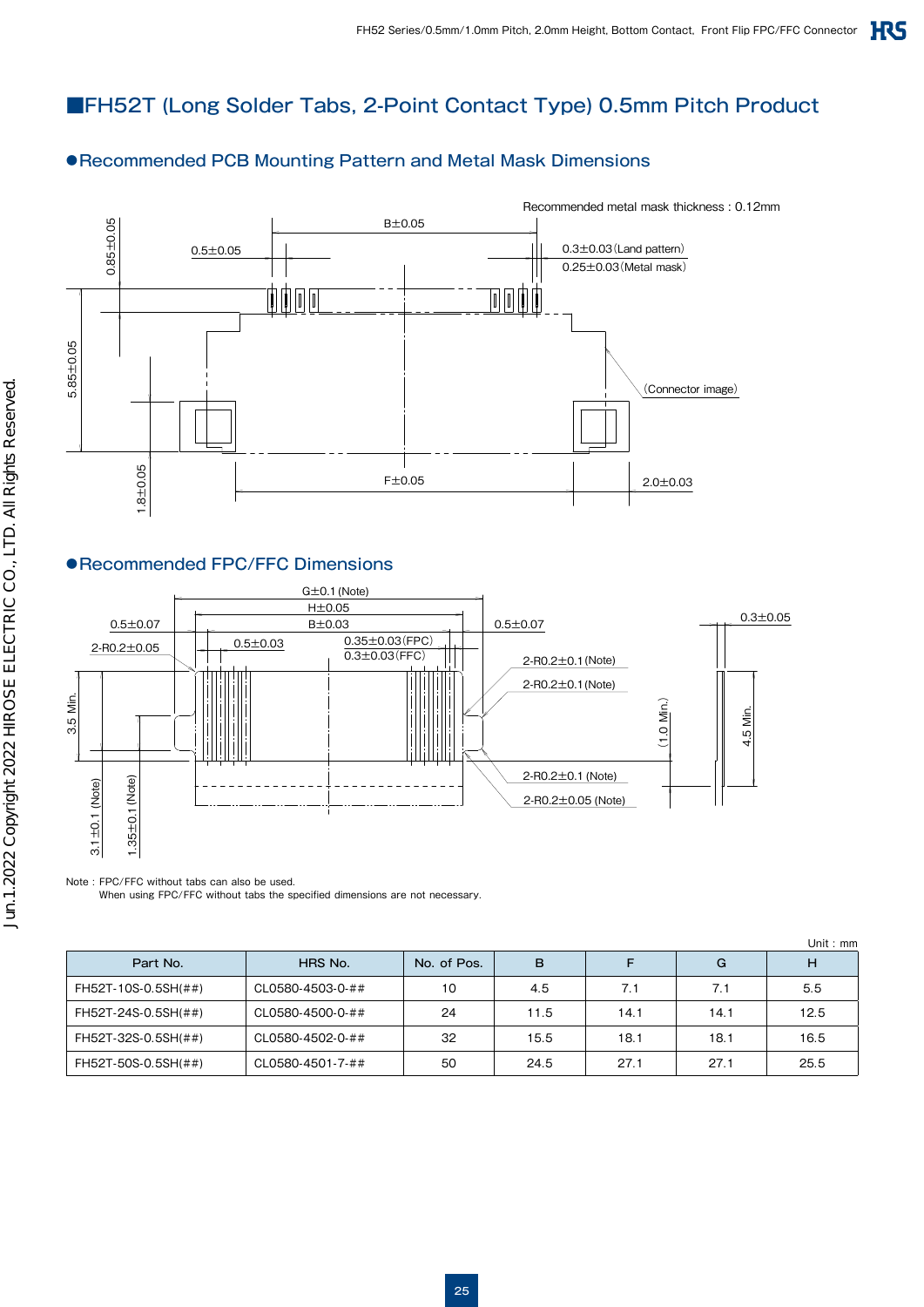### FPC/FFC Construction (Recommended Specifications)

### 1. Single-Sided FPC (FPC : Flexible Printed Circuit)

|                | <b>Material Name</b>            | Material                                                                       | Thickness ( µm) |
|----------------|---------------------------------|--------------------------------------------------------------------------------|-----------------|
| VIIIIIIIIIIIII | Covering Film Layer             | Polyimide<br>1 <sub>mil</sub>                                                  | (25)            |
|                | Cover Adhesive                  |                                                                                | (25)            |
|                | Surface Treatment               | 0.2 $\mu$ m Thick Gold Plated over 1 to 5 $\mu$ m<br>Thick Nickel Underplating | 3               |
|                | Copper Foil                     | Cu<br>1oz                                                                      | 35              |
|                | <b>Base Adhesive</b>            | Thermosetting Adhesive                                                         | 25              |
|                | <b>Base Film</b>                | 1mil thick<br>Polyimide                                                        | 25              |
|                | Reinforcement Material Adhesive | Thermosetting Adhesive                                                         | 30              |
|                | Stiffener                       | 7mil thick<br>Polyimide                                                        | 175             |
|                |                                 | Total                                                                          | 293             |

### 2. Double-Sided FPC (FPC : Flexible Printed Circuit)

|           | Material Name                   | Material                                                                       | Thickness ( µm) |
|-----------|---------------------------------|--------------------------------------------------------------------------------|-----------------|
| '######## | Covering Film Layer             | Polyimide<br>1 <sub>mil</sub>                                                  | (25)            |
|           | Cover Adhesive                  |                                                                                | (25)            |
|           | Surface Treatment               | 0.2 $\mu$ m Thick Gold Plated over 1 to 5 $\mu$ m<br>Thick Nickel Underplating | 3               |
|           | Through-hole Copper             | Cu                                                                             | 15              |
|           | Copper Foil                     | Cu<br>1/2oz                                                                    | 18              |
|           | Base Adhesive                   | Thermosetting Adhesive                                                         | 18              |
|           | Base Film                       | Polyimide<br>1mil thick                                                        | 25              |
|           | <b>Base Adhesive</b>            | Thermosetting Adhesive                                                         | 18              |
|           | Copper Foil                     | Cu<br>1/2oz                                                                    | (18)            |
|           | Cover Adhesive                  | Thermosetting Adhesive                                                         | 25              |
|           | Covering Layer Film             | Polyimide<br>1mil thick                                                        | 25              |
|           | Reinforcement Material Adhesive | Thermosetting Adhesive                                                         | 50              |
|           | Stiffener                       | Polyimide<br>4mil thick                                                        | 100             |
|           |                                 | Total                                                                          | 297             |

Note : Use of double-sided FPC with copper foil is not recommended in order to prevent release of the FPC due to bending.

### 3. FFC (FFC : Flexible Flat Cable)

| <b>Material Name</b>                                         | Material                | Thickness $(\mu m)$ |
|--------------------------------------------------------------|-------------------------|---------------------|
| Polyester Film                                               |                         | (12)                |
| Adhesive                                                     | Thermoplastic Polyester | (30)                |
| Gold Plated Annealed Copper Foil<br>with Nickel Underplating |                         | 35                  |
| Adhesive                                                     | Polyester               | 30                  |
| Polyester                                                    |                         | 12                  |
| Adhesive                                                     | Polyester               | 30                  |
| Stiffener                                                    | Polyester               | 188                 |
|                                                              | Total                   | 295                 |
|                                                              |                         |                     |



#### 4. Precautions

- 1. This is a reference FPC/FFC construction. Make the thickness of the FPC/FFC mated portion 0.30 ± 0.05mm in reference to the FPC/FFC construction.
- 2. Contact an FPC/FFC maker for details on component construction.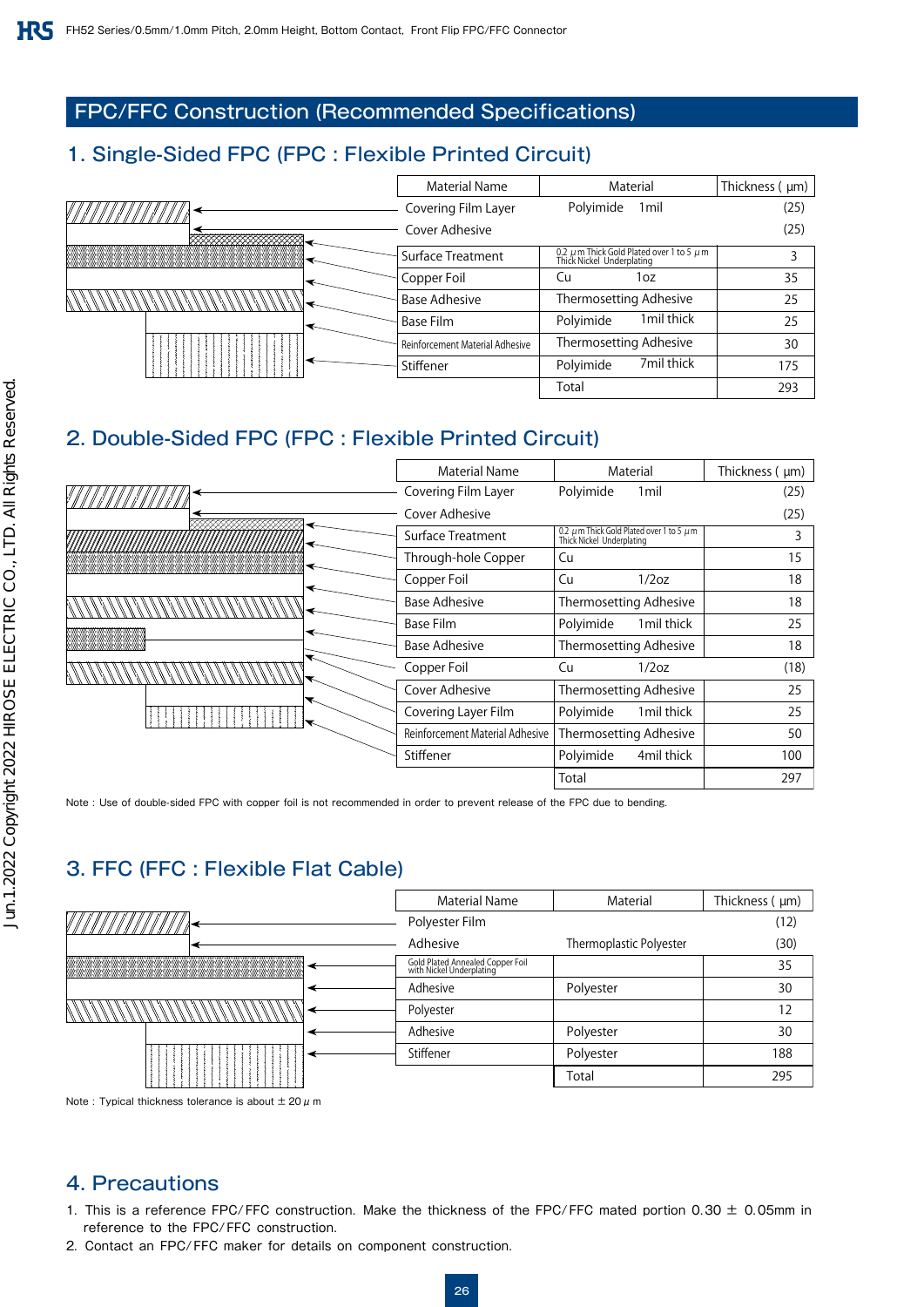### Packaging Specification

### ● Embossed Carrier Tape Dimensions (Tape Width 24mm Max.)



### ● Embossed Carrier Tape Dimensions (Tape Width 32mm Min.)



### ●Reel Dimensions



27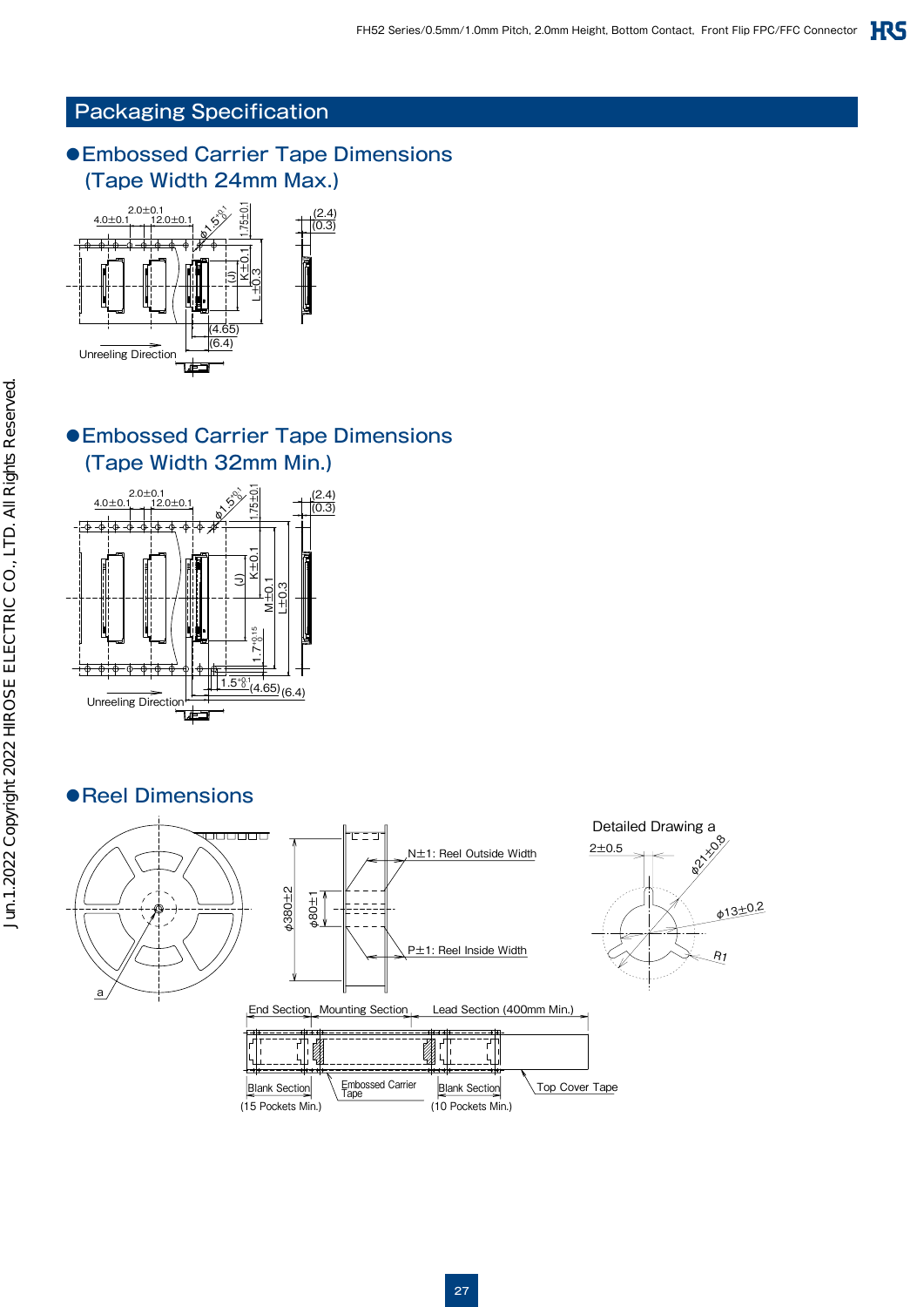### FH52 (Standard Type) 0.5mm Pitch Product

|                    |                  |             |      |      |      |      |      | Unit: $mm$ |
|--------------------|------------------|-------------|------|------|------|------|------|------------|
| Part No.           | HRS No.          | No. of Pos. | J    | K    | L    | M    | N    | P          |
| FH52-6S-0.5SH(##)  | CL0580-3304-0-## | 6           | 7.6  |      |      |      |      |            |
| FH52-8S-0.5SH(##)  | CL0580-3305-3-## | 8           | 8.6  |      |      |      |      |            |
| FH52-10S-0.5SH(##) | CL0580-3306-6-## | 10          | 9.6  |      |      |      |      |            |
| FH52-11S-0.5SH(##) | CL0580-3320-7-## | 11          | 10.1 | 11.5 | 24.0 |      | 29.4 | 25.4       |
| FH52-12S-0.5SH(##) | CL0580-3307-9-## | 12          | 10.6 |      |      |      |      |            |
| FH52-15S-0.5SH(##) | CL0580-3302-5-## | 15          | 12.1 |      |      |      |      |            |
| FH52-18S-0.5SH(##) | CL0580-3321-0-## | 18          | 13.6 |      |      |      |      |            |
| FH52-20S-0.5SH(##) | CL0580-3309-4-## | 20          | 14.6 |      |      |      |      |            |
| FH52-22S-0.5SH(##) | CL0580-3317-2-## | 22          | 15.6 |      |      |      |      |            |
| FH52-24S-0.5SH(##) | CL0580-3318-5-## | 24          | 16.6 |      |      |      |      |            |
| FH52-25S-0.5SH(##) | CL0580-3316-0-## | 25          | 17.1 | 14.2 | 32.0 | 28.4 | 37.4 | 33.4       |
| FH52-26S-0.5SH(##) | CL0580-3319-8-## | 26          | 17.6 |      |      |      |      |            |
| FH52-28S-0.5SH(##) | CL0580-3324-8-## | 28          | 18.6 |      |      |      |      |            |
| FH52-30S-0.5SH(##) | CL0580-3310-3-## | 30          | 19.6 |      |      |      |      |            |
| FH52-32S-0.5SH(##) | CL0580-3325-0-## | 32          | 20.6 |      |      |      |      |            |
| FH52-40S-0.5SH(##) | CL0580-3300-0-## | 40          | 24.6 |      |      |      |      |            |
| FH52-42S-0.5SH(##) | CL0580-3329-1-## | 42          | 25.6 | 20.2 | 44.0 | 40.4 | 49.4 | 45.4       |
| FH52-45S-0.5SH(##) | CL0580-3311-6-## | 45          | 27.1 |      |      |      |      |            |
| FH52-50S-0.5SH(##) | CL0580-3303-8-## | 50          | 29.6 |      |      |      |      |            |
| FH52-60S-0.5SH(##) | CL0580-3301-2-## | 60          | 34.6 | 26.2 | 56.0 | 52.4 | 61.4 | 57.4       |

### FH52 (Standard Type) 1.0mm Pitch Product

|                       |                  |             |      |      |      |      |      | Unit: mm |
|-----------------------|------------------|-------------|------|------|------|------|------|----------|
| Part No.              | HRS No.          | No. of Pos. | J    | κ    |      | M    | N    | P        |
| FH52-10(4)SA-1SH(##)  | CL0580-3330-0-## | 4           | 9.6  | 11.5 | 24.0 |      | 29.4 | 25.4     |
| FH52-5S-1SH(00)       | CL0580-3336-7-00 | 5           | 10.1 | 11.5 | 24.0 |      | 29.4 | 25.4     |
| FH52-12S-1SH(##)      | CL0580-3323-5-## | 12          | 17.1 | 14.2 | 32.0 | 28.4 | 37.4 | 33.4     |
| FH52-32(16)SB-1SH(00) | CL0580-3338-2-00 | 16          | 20.6 | 20.2 | 44.0 | 40.4 | 49.4 | 45.4     |
| FH52-60(30)SB-1SH(##) | CL0580-3315-7-## | 30          | 34.6 | 26.2 | 56.0 | 52.4 | 61.4 | 57.4     |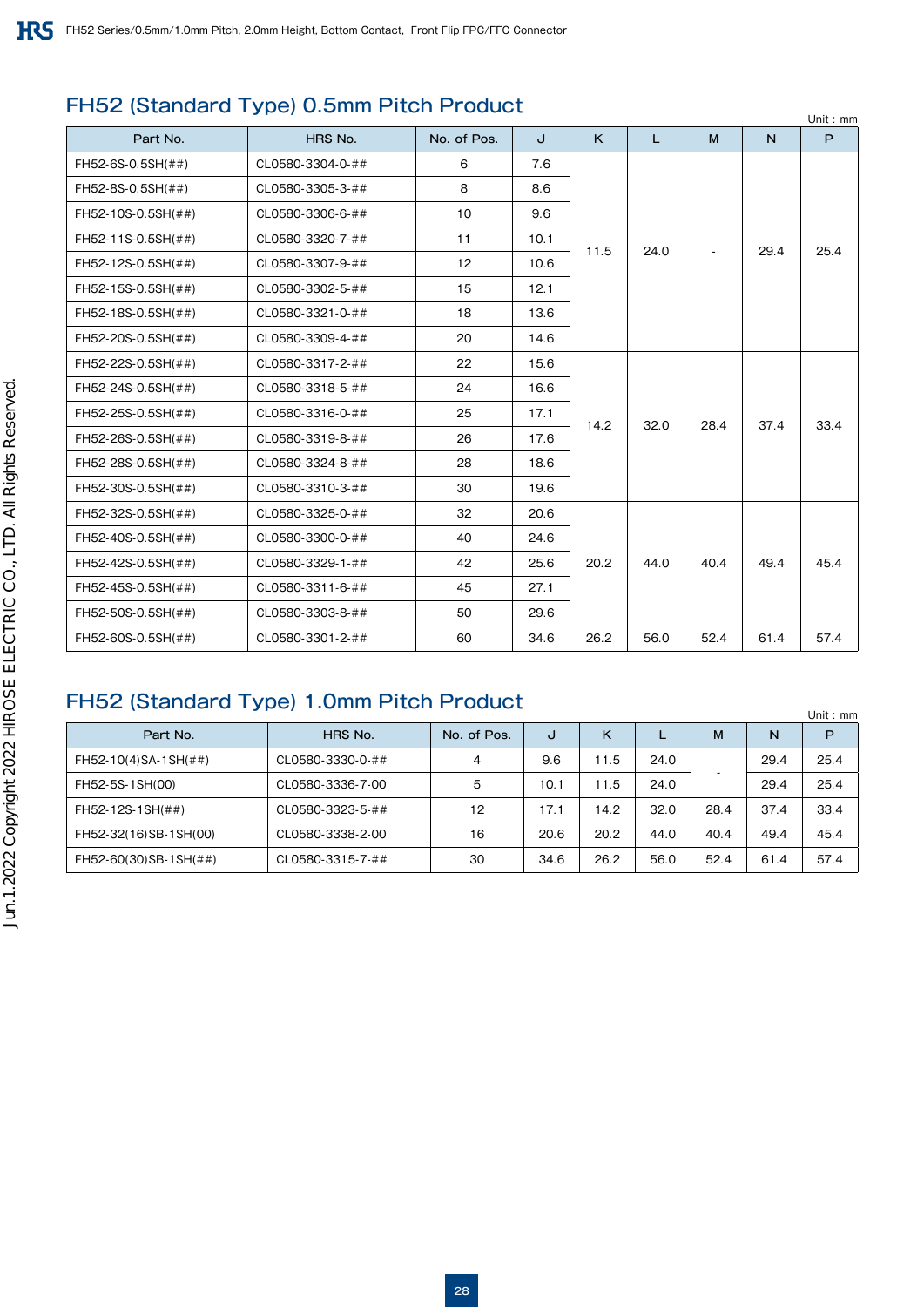### FH52E (Long Solder Tabs Type) 0.5mm Pitch Product

| <u>LOLL (LONG OURCH TADS TYPE) ORIHITI ILOHI TORROL</u><br>Unit: $mm$ |                  |             |      |      |              |      |      |      |
|-----------------------------------------------------------------------|------------------|-------------|------|------|--------------|------|------|------|
| Part No.                                                              | HRS No.          | No. of Pos. | J    | K    | $\mathbf{L}$ | M    | N    | P    |
| FH52E-6S-0.5SH(##)                                                    | CL0580-3365-0-## | 6           | 7.6  |      |              |      |      |      |
| FH52E-8S-0.5SH(##)                                                    | CL0580-3349-0-## | 8           | 8.6  |      |              |      |      |      |
| FH52E-10S-0.5SH(##)                                                   | CL0580-3346-0-## | 10          | 9.6  | 11.5 | 24.0         |      | 29.4 | 25.4 |
| FH52E-15S-0.5SH(##)                                                   | CL0580-3337-0-## | 15          | 12.1 |      |              |      |      |      |
| FH52E-18S-0.5SH(##)                                                   | CL0580-3331-3-## | 18          | 13.6 |      |              |      |      |      |
| FH52E-20S-0.5SH(##)                                                   | CL0580-3357-0-## | 20          | 14.6 |      |              |      |      |      |
| FH52E-22S-0.5SH(##)                                                   | CL0580-3343-2-## | 22          | 15.6 |      |              |      | 37.4 |      |
| FH52E-24S-0.5SH(##)                                                   | CL0580-3340-4-## | 24          | 16.6 | 14.2 | 32.0         | 28.4 |      | 33.4 |
| FH52E-26S-0.5SH(00)                                                   | CL0580-3366-0-00 | 26          | 17.6 |      |              |      |      |      |
| FH52E-30S-0.5SH(##)                                                   | CL0580-3347-3-## | 30          | 19.6 |      |              |      |      |      |
| FH52E-40S-0.5SH(##)                                                   | CL0580-3334-1-## | 40          | 24.6 | 20.2 | 44.0         | 40.4 | 49.4 | 45.4 |
| FH52E-45S-0.5SH(##)                                                   | CL0580-3368-0-## | 45          | 27.1 |      |              |      |      |      |
| FH52E-50S-0.5SH(##)                                                   | CL0580-3335-4-## | 50          | 29.6 |      |              |      |      |      |
| FH52E-60S-0.5SH(##)                                                   | CL0580-3339-5-## | 60          | 34.6 |      |              |      |      |      |
| FH52E-64S-0.5SH(##)                                                   | CL0580-3333-9-## | 64          | 36.6 | 26.2 | 56.0         | 52.4 | 61.4 | 57.4 |
| FH52E-68S-0.5SH(##)                                                   | CL0580-3332-6-## | 68          | 38.6 |      |              |      |      |      |

### FH52E (Long Solder Tabs Type) 1.0mm Pitch Product

| <u>TI IVEL ILVIIA UURUU TUUJI TYPU TIUIIIII TUITTI VUUUL</u> |                  |             |      |      | Unit: $mm$ |      |      |      |
|--------------------------------------------------------------|------------------|-------------|------|------|------------|------|------|------|
| Part No.                                                     | HRS No.          | No. of Pos. | J    | Κ    |            | M    | N    | P    |
| FH52E-8(4)SB-1SH(##)                                         | CL0580-3351-0-## | 4           | 8.6  |      |            |      |      |      |
| FH52E-20(10)SA-1SH(##)                                       | CL0580-3352-0-## | 10          | 14.6 | 11.5 | 24.0       |      | 29.4 | 25.4 |
| FH52E-20(10)SB-1SH(##)                                       | CL0580-3353-0-## | 10          | 14.6 |      |            |      |      |      |
| FH52E-50(25)SA-1SH(##)                                       | CL0580-3354-0-## | 25          | 29.6 | 20.2 | 44.0       | 40.4 | 49.4 | 45.4 |
| FH52E-50(25)SB-1SH(##)                                       | CL0580-3355-0-## | 25          | 29.6 |      |            |      |      |      |
| FH52E-60(30)SB-1SH(00)                                       | CL0580-3358-0-00 | 30          | 34.6 | 26.2 | 56.0       | 52.4 | 61.4 | 57.4 |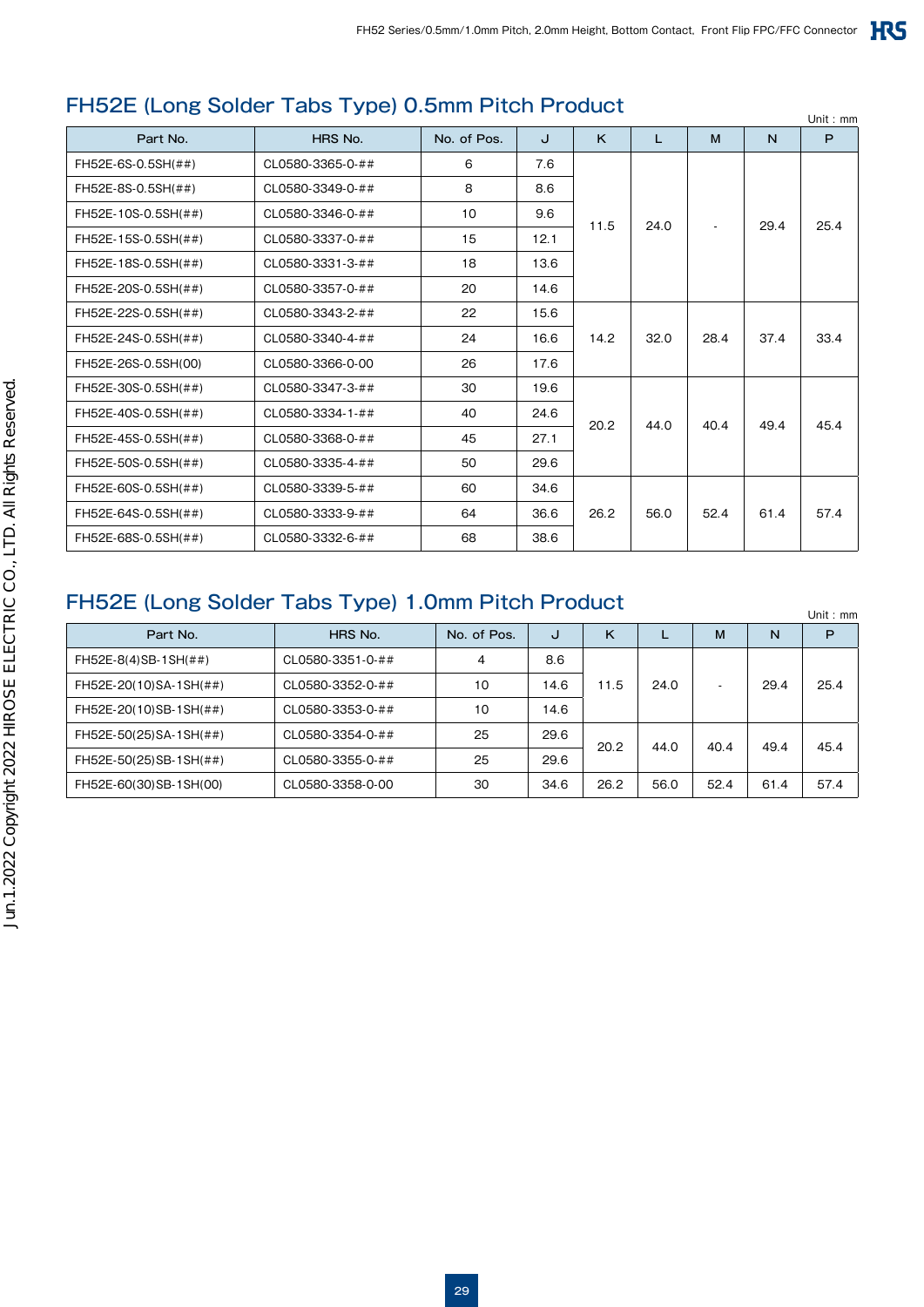### FH52K (Long Solder Tabs, 125℃ Heat Resistant Type) 0.5mm Pitch Product

|                     |                       |             |      |                |                     |      |      | Unit: mm |
|---------------------|-----------------------|-------------|------|----------------|---------------------|------|------|----------|
| Part No.            | HRS No.               | No. of Pos. | J    | K              | T.                  | M    | N    | P        |
| FH52K-6S-0.5SH(##)  | CL0580-4613-0-##      | 6           | 7.6  |                |                     |      |      |          |
| FH52K-8S-0.5SH(##)  | CL0580-4611-0-##      | 8           | 8.6  |                | 24.0                |      | 29.4 |          |
| FH52K-10S-0.5SH(##) | CL0580-4606-0-##      | 10          | 9.6  |                |                     |      |      |          |
| FH52K-12S-0.5SH(##) | CL0580-4629-0-##      | 12          | 10.6 | 11.5           |                     |      |      | 25.4     |
| FH52K-15S-0.5SH(##) | CL0580-4617-0-##      | 15          | 12.1 |                |                     |      |      |          |
| FH52K-18S-0.5SH(##) | CL0580-4636-0-##      | 18          | 13.6 |                |                     |      |      |          |
| FH52K-20S-0.5SH(##) | CL0580-4604-0-##      | 20          | 14.6 |                |                     |      |      |          |
| FH52K-22S-0.5SH(##) | CL0580-4632-0-##      | 22          | 15.6 |                | 32.0                | 28.4 | 37.4 |          |
| FH52K-24S-0.5SH(##) | CL0580-4633-0-##      | 24          | 16.6 | 14.2           |                     |      |      | 33.4     |
| FH52K-25S-0.5SH(##) | CL0580-4634-0-##      | 25          | 17.1 |                |                     |      |      |          |
| FH52K-26S-0.5SH(##) | CL0580-4635-0-##      | 26          | 17.6 |                |                     |      |      |          |
| FH52K-30S-0.5SH(##) | CL0580-4631-0-##      | 30          | 19.6 |                | 44.0                | 40.4 | 49.4 |          |
| FH52K-32S-0.5SH(##) | CL0580-4600-9-##      | 32          | 20.6 |                |                     |      |      |          |
| FH52K-34S-0.5SH(##) | CL0580-4601-0-##      | 34          | 21.6 | 20.2           |                     |      |      | 45.4     |
| FH52K-40S-0.5SH(##) | CL0580-4620-0-##      | 40          | 24.6 |                |                     |      |      |          |
| FH52K-45S-0.5SH(##) | CL0580-4637-0-##      | 45          | 27.1 |                |                     |      |      |          |
| FH52K-50S-0.5SH(##) | CL0580-4609-0-##      | 50          | 29.6 |                |                     |      |      |          |
| FH52K-60S-0.5SH(##) |                       | 60          | 34.6 |                | 56.0                | 52.4 | 61.4 |          |
| FH52K-64S-0.5SH(##) | Under planning (Note) | 64          | 36.6 | 26.2           |                     |      |      | 57.4     |
| FH52K-68S-0.5SH(##) | CL0580-4614-0-##      | 68          | 38.6 |                |                     |      |      |          |
| FH52K-80S-0.5SH(05) | CL0580-4641-0-05      | 80          | 44.6 | $34.2 \pm 0.3$ | $72.0 + 0.4 / -0.3$ | 68.4 | 77.4 | 73.4     |

Note : Products without HRS No. are currently being planned for development.

Please contact a Hirose representative regarding questions on pin count variation development.

### FH52K (Long Solder Tabs, 125℃ Heat Resistant Type) 1.0mm Pitch Product

|                        |                  |             |      |      |      |   |      | Unit : $mm$ |
|------------------------|------------------|-------------|------|------|------|---|------|-------------|
| Part No.               | HRS No.          | No. of Pos. | U    |      | -    | M | N    | D           |
| FH52K-12(6)SA-1SH(##)  | CL0580-4638-0-## | 6           | 10.6 | 11.5 | 24.0 |   | 29.4 | 25.4        |
| FH52K-20(10)SB-1SH(##) | CL0580-4630-0-## | 10          | 14.6 |      |      |   |      |             |

### FH52T (Long Solder Tabs, 2-Point Contact Type) 0.5mm Pitch Product <sub>Unit : mm</sub>

| Part No.            | HRS No.          | No. of Pos. | J    | κ    |      | м    | N    | P    |
|---------------------|------------------|-------------|------|------|------|------|------|------|
| FH52T-10S-0.5SH(##) | CL0580-4503-0-## | 10          | 9.6  | 11.5 | 24.0 |      | 29.4 | 25.4 |
| FH52T-24S-0.5SH(##) | CL0580-4500-0-## | 24          | 16.6 | 14.2 | 32.0 | 28.4 | 37.4 | 33.4 |
| FH52T-32S-0.5SH(##) | CL0580-4502-0-## | 32          | 20.6 | 20.2 | 44.0 | 40.4 | 49.4 | 45.4 |
| FH52T-50S-0.5SH(##) | CL0580-4501-7-## | 50          | 29.6 | 26.2 | 56.0 | 52.4 | 61.4 | 57.4 |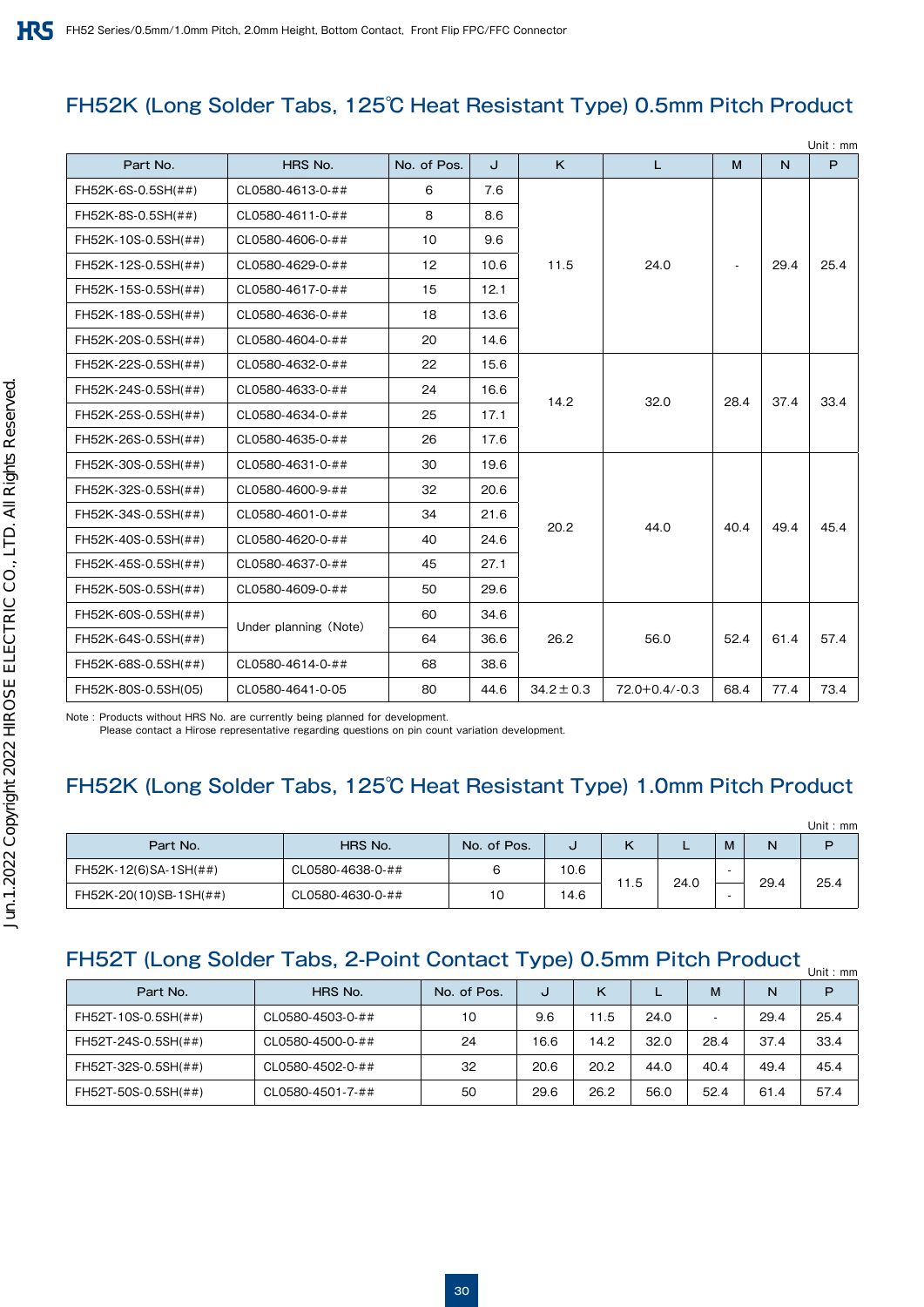### Recommended Temperature Profile



| Applicable Conditions  |                                                                                                |
|------------------------|------------------------------------------------------------------------------------------------|
| Solder Method:         | Reflow. IR                                                                                     |
| Environment:           | Room air                                                                                       |
| Solder Composition:    | Paste. 96.5%Sn/3.0%Ag/0.5%Cu<br>(Senju Metal Industry's Part Number: M705-<br>221 CM5-32-10.5) |
| Test Board:            | Material and Size                                                                              |
|                        | Glass epoxy 80mm $\times$ 100mm $\times$ 1.6mm thick                                           |
|                        | Land Dimensions $0.3 \times 0.85$ mm                                                           |
| Metal Mask Dimensions: | $0.12$ mm thick                                                                                |
|                        | Opening dimensions $0.25 \times 0.85$ mm                                                       |
|                        |                                                                                                |

This temperature profile is for the above applicable conditions. The temperature profile may vary depending on the type of cream solder, the manufacturer, the board size, and other conditions such as mounting materials. Please check the mounting status before use.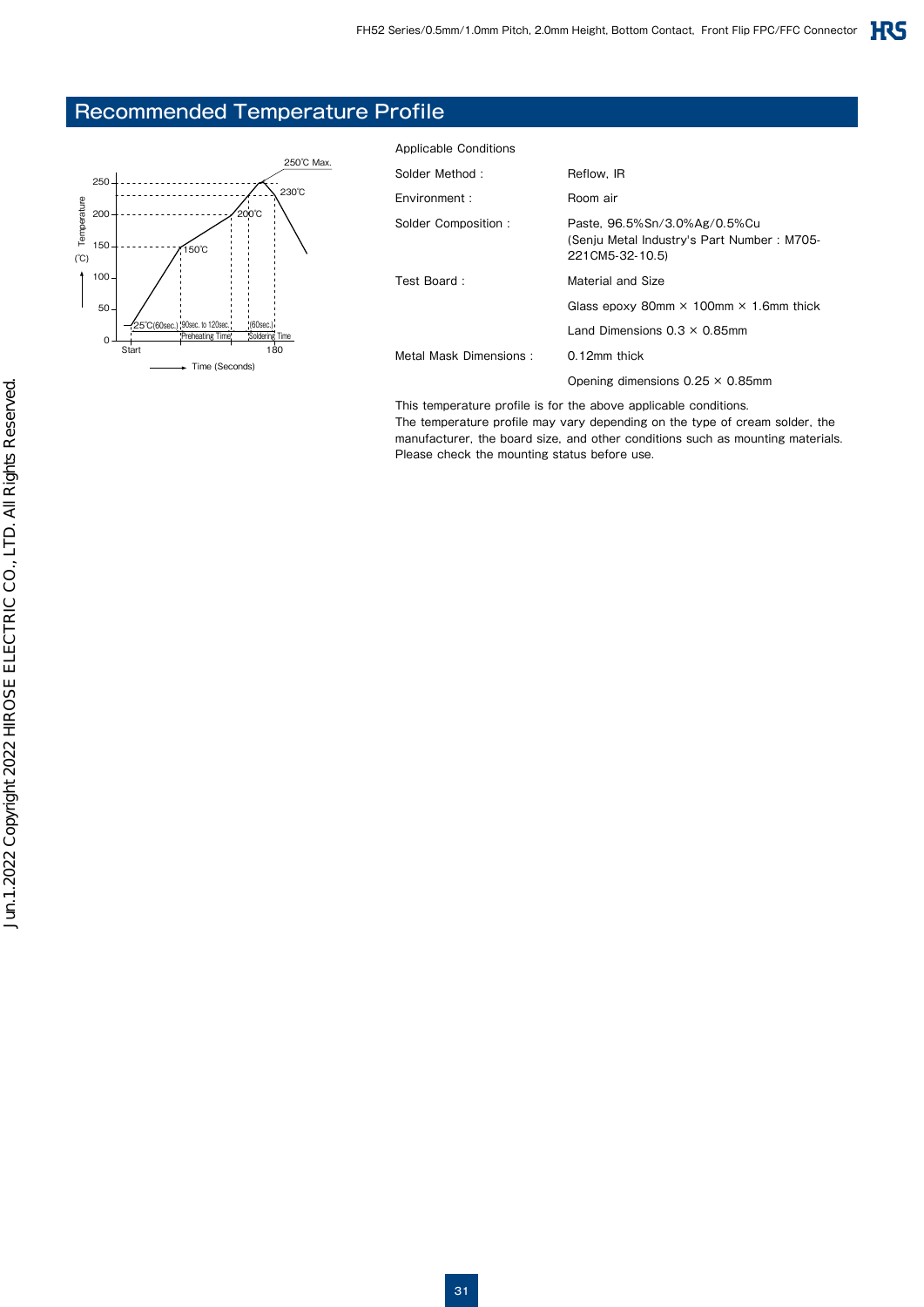### Operation and Precautions

#### [Operation]

#### **1. FPC/FFC Insertion**

①Lift the actuator upward. (Lock release) You can easily pop it up with the thumbnail or index-finger nail.



②Insert the FPC or FFC with the exposed conductive traces facing down.

 When connecting a tabbed FPC/FFC, ensure that the FPC/FFC is inserted at an angle of approximately 10° with respect to the board surface and perpendicular to the connector.



③Rotate down the actuator until firmly closed.



#### **2. FPC/FFC removal**

①Lift the actuator upward. After the lock has been released slightly lift up the FPC/FFC and pull it out.

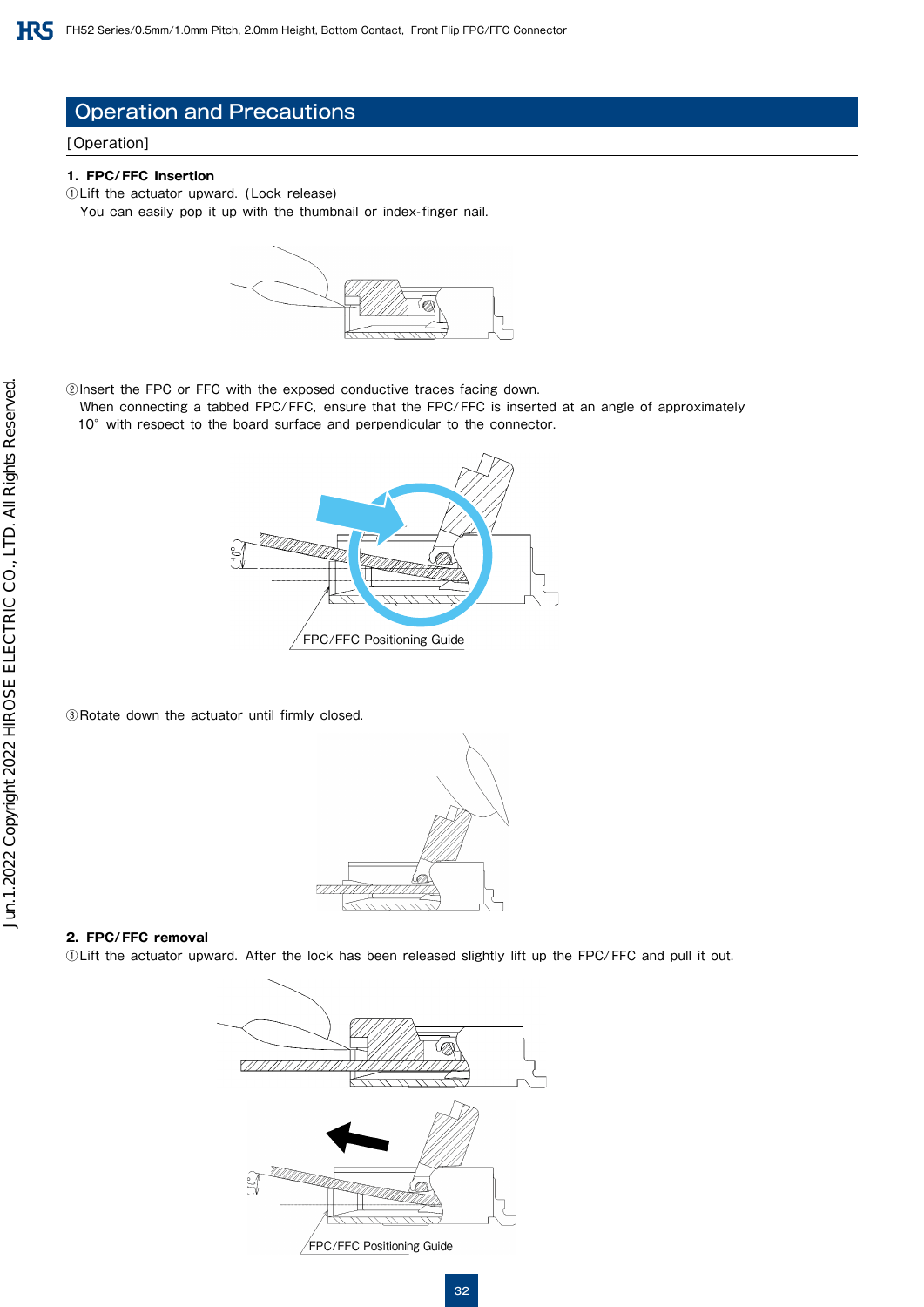#### [Precautions]

①The FH52 Series actuator does not rotate open beyond 110°. Do not apply a force to open it beyond this point. The actuator may come off or be permanently damaged.



②Insert the FPC or FFC properly to the opening of the connector. Improper insertion may lead to a break or poor continuity of the FPC or FFC.



③The connector does not have a strong upward tensile strength due to its design. Secure the FPC or FFC when it is subjected to a tensile force.



④When inserting an FPC or FFC, do not rub it vigorously against the bottom side of the connector opening. Excessive contact between the contacts and the FPC or FFC may result in the deformation of contacts, peeling of conductive traces, or other faults.

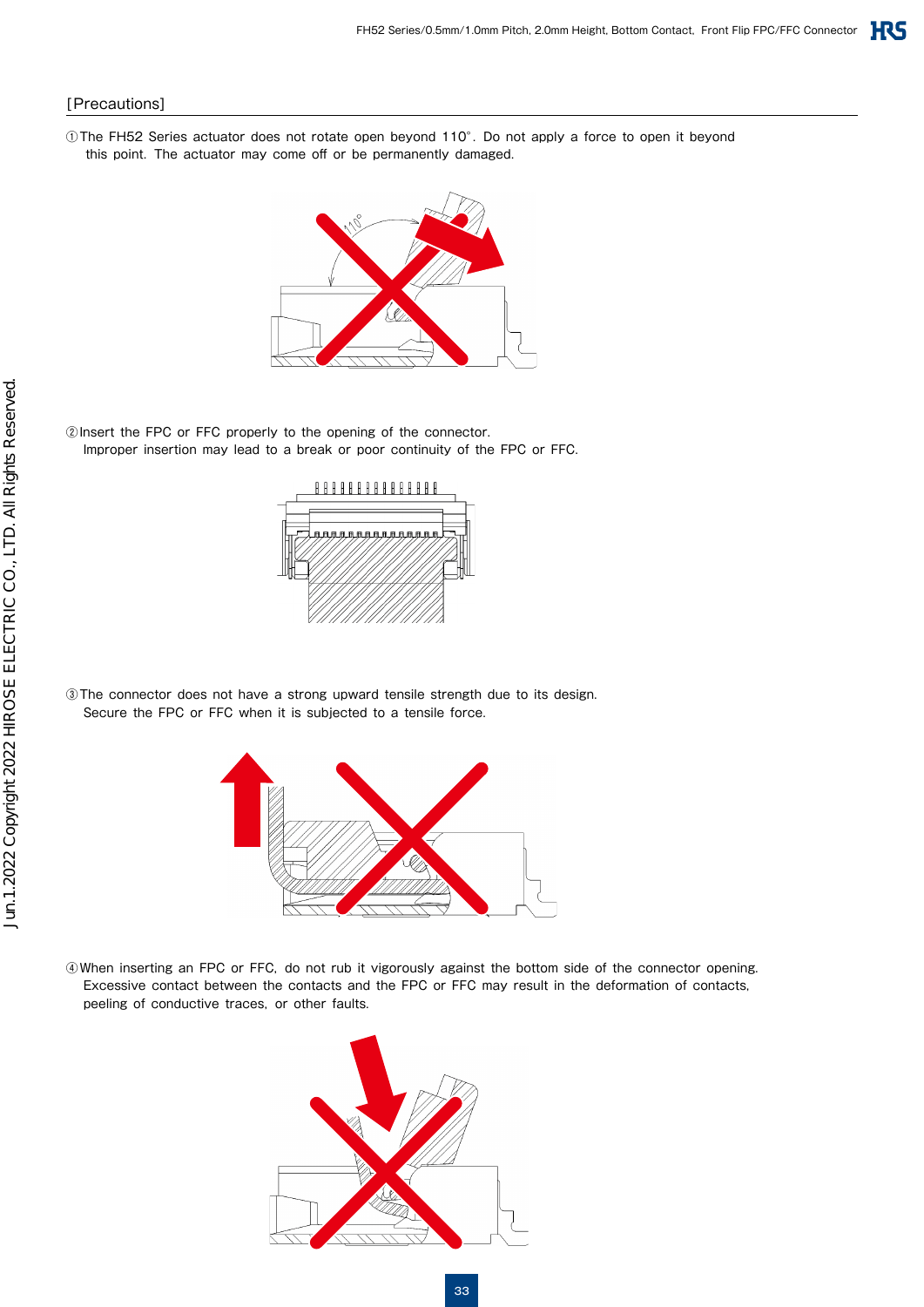### Precautions when Mating/Unmating FPC/FFC with Tabs for Positioning Guidance

#### [How to insert]

Insert the cable so that the tabs align in the interspace ( $\text{mm}$ ) between the mold walls on both ends of the cable insertion port and the guide walls  $(\longrightarrow)$  on the insides of both sides of the connector.



#### [Precautions when mating/ un-mating]

①Avoid insertion in diagonal direction.

Do not insert the cable in diagonal direction.

The corner of the cable may touch the contact, resulting in contact deformation.



Be sure to insert the FPC or FFC straight into the connector opening.